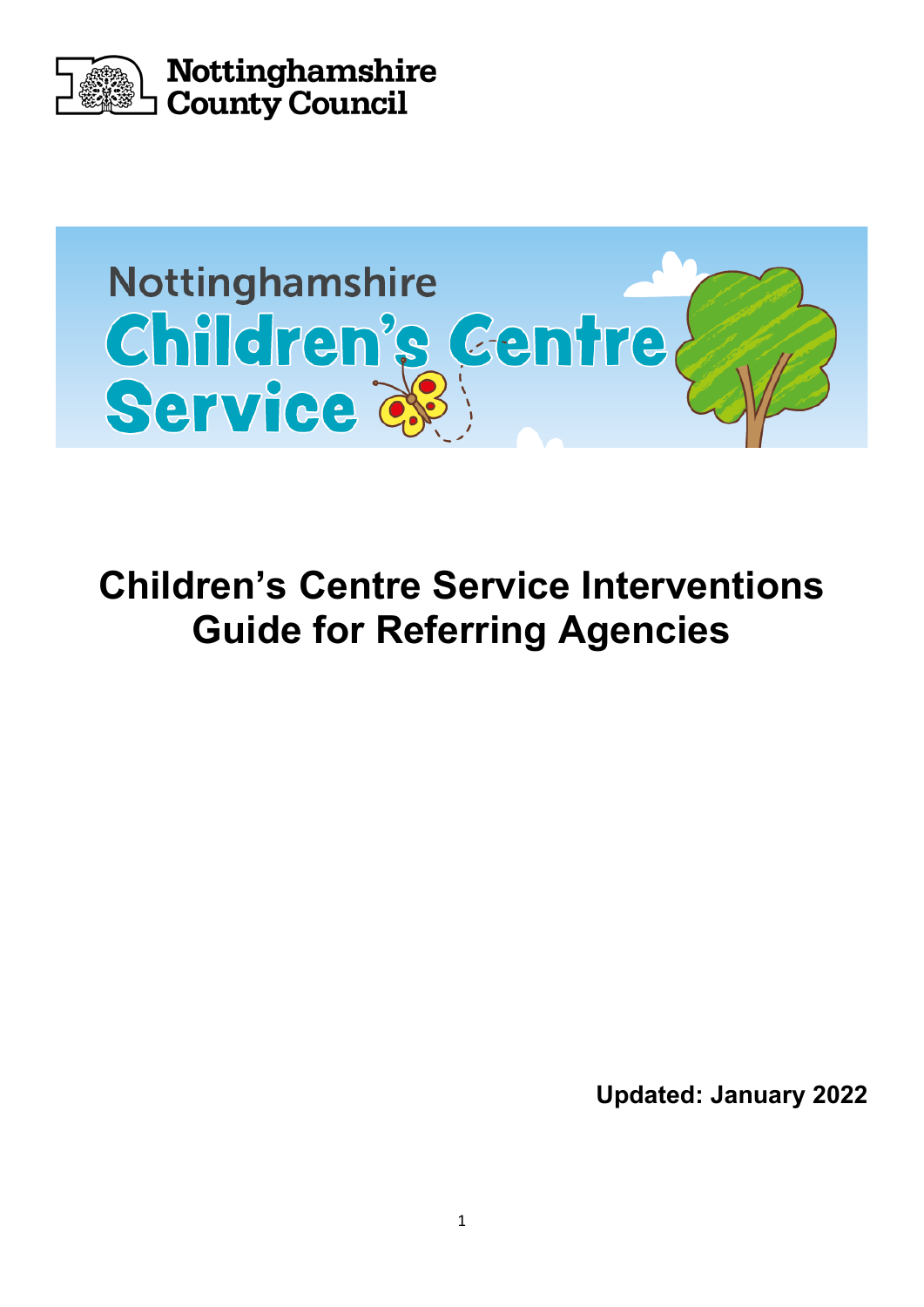

# **Contents Page**

| <b>Family Support</b>                           | <b>Evidence Based Parenting</b>        | Pages 5 - 11  |
|-------------------------------------------------|----------------------------------------|---------------|
|                                                 | Programmes                             |               |
|                                                 | Group work                             | Pages 12      |
|                                                 | One to One Support                     | Pages 13 - 15 |
| Children's                                      | Little Learners Creche provision       | Page 16       |
| <b>Development</b>                              |                                        |               |
|                                                 | <b>Forest Schools</b>                  | Page 17       |
|                                                 | <b>Group Activities</b>                |               |
|                                                 | Parental Engagement and Home           | Pages 18 - 21 |
|                                                 | Learning                               |               |
| <b>Work Readiness and</b><br><b>Aspirations</b> | Volunteering                           | Pages 22 - 23 |
|                                                 |                                        |               |
|                                                 | Preparing for work and Adult Education | Page 24 - 25  |
|                                                 | courses                                |               |
| <b>Health and Wellbeing</b>                     | Group & Peer Support                   | Pages 26-32   |
|                                                 |                                        |               |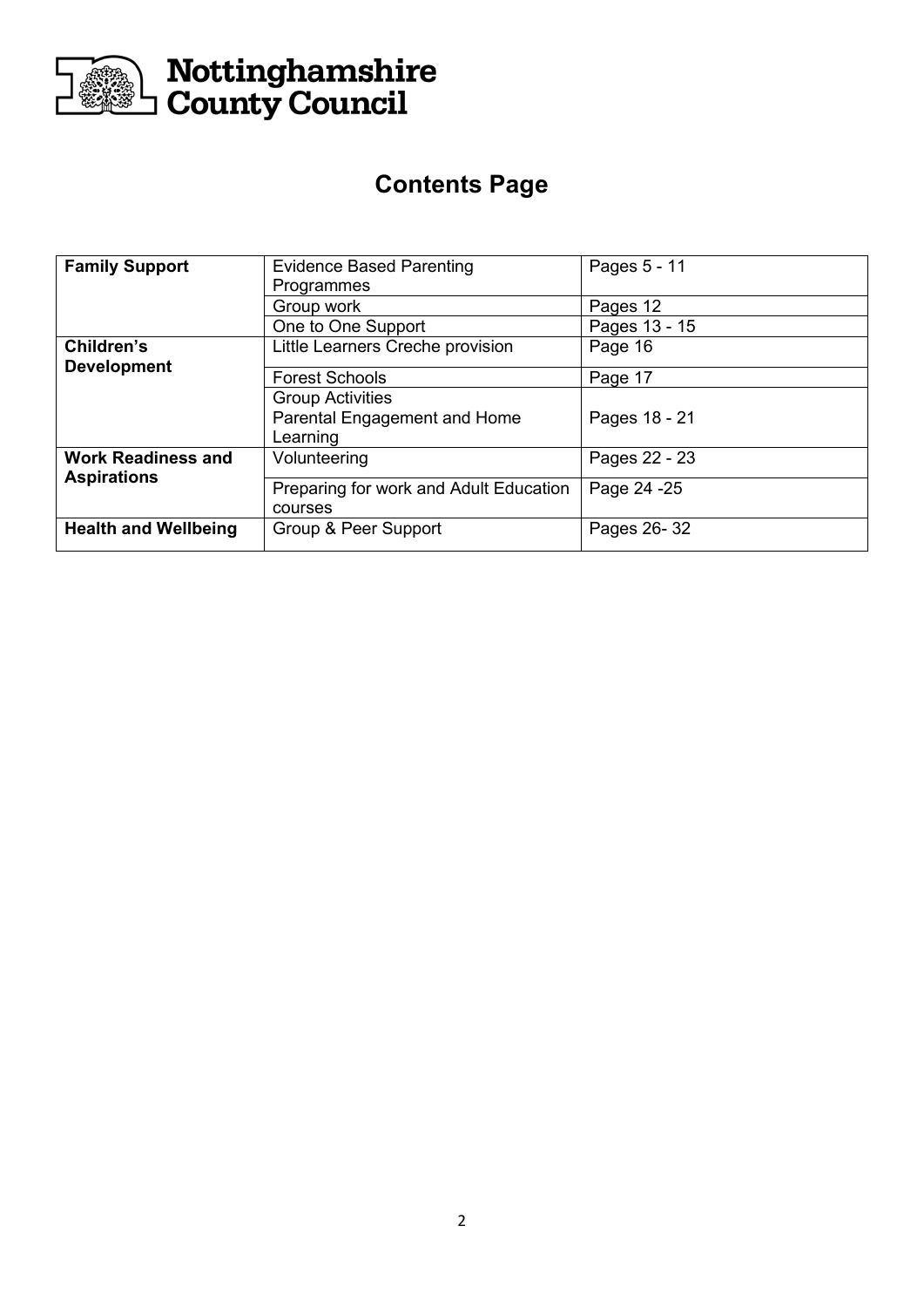

# **Children's Centre Service Interventions Guide for Referring Agencies**

This document details the interventions that are provided through the Children's Centre Service. Interventions are available for expectant parents and families with children under the age of 5 with emerging needs as well as those with entrenched and complex needs.

Organisations who want to refer a child, parent or family to the Children's Centre need to complete the online referral form available at [www.nottinghamshire.gov.uk/childrenscentreservice](http://www.nottinghamshire.gov.uk/childrenscentreservice)

This guide has been developed to help referring agencies understand the types of interventions and services offered by the Children's Centre Service. While most interventions will be available at some point, not every intervention will be available in every Children's Centre cluster. Referring agencies are asked to consider the needs of the family and Children's Centre Service will advise on the best intervention or support package required.

#### **The service actively targets the following priority groups:**

- Low income families with identified needs.
- Workless families
- Children and families known to Social Care.
- Children of teenage parents /teenage parents.
- Families identified as having mild/moderate mental health issues.
- Children with English as an additional language.
- 2, 3 and 4 year olds not accessing their minimum childcare entitlement.
- Unemployed/single parents.
- Unemployed parents living in rural areas.
- Children under 5 with speech, language and communication delay.
- Black and minority ethnic groups where there is a need.
- Parents of children with SEND who do not meet thresholds for specialist services
- Children on Levels, 2, 3 and 4 of the [Nottinghamshire Pathway to Provision](https://www.nottinghamshire.gov.uk/care/childrens-social-care/nottinghamshire-children-and-families-alliance/pathway-to-provision)

#### **The Children's Centre Service aims to achieve the following outcomes:**

- A. Early identification and prevention of risk of harm.
- B. Children achieve a good level of development, are ready for school and are effectively supported to close the attainment gap.
- C. Parents are job ready and economically active, with increased aspiration for themselves and their children.
- D. Improved health and wellbeing of children and parents.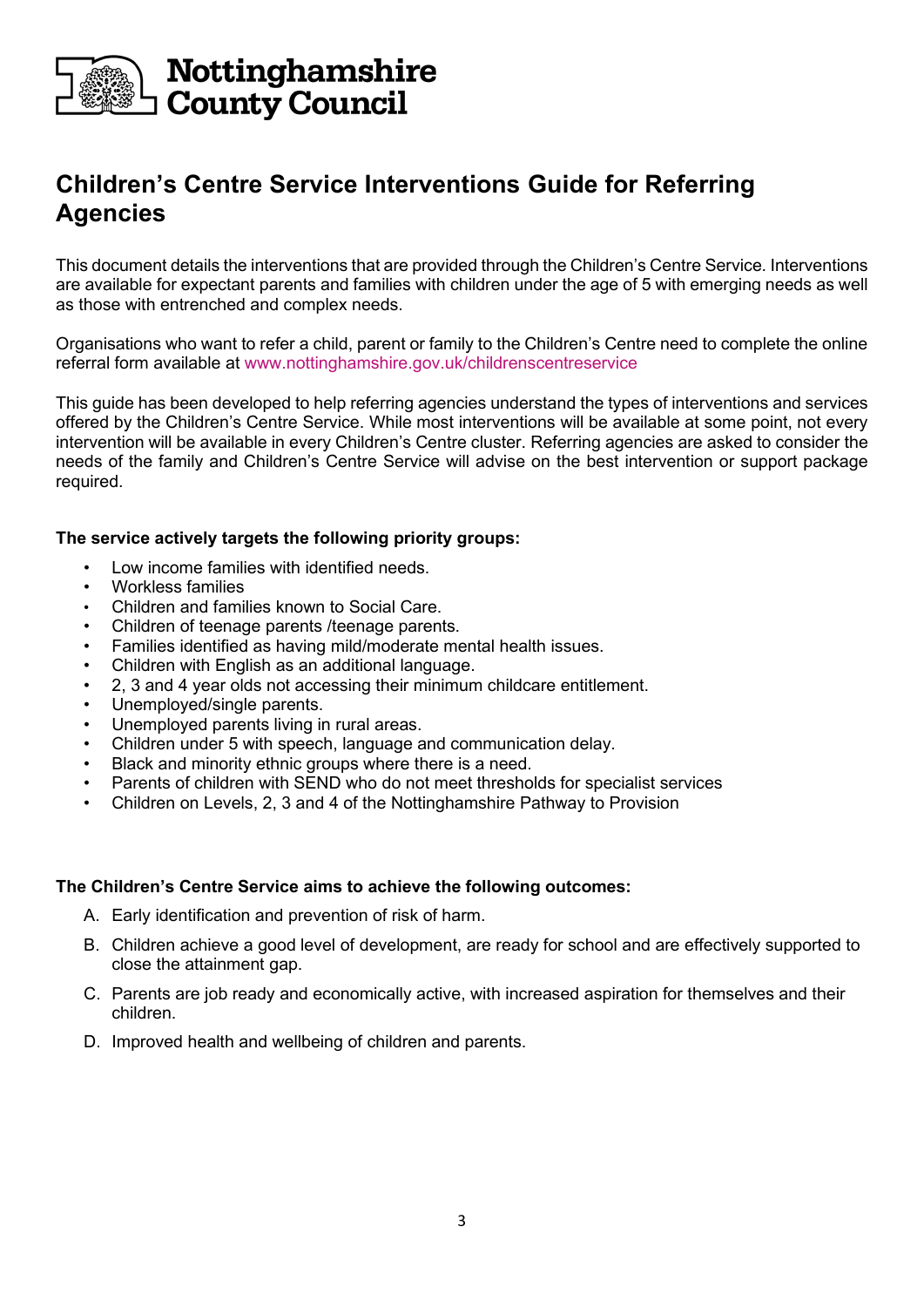

#### **Interventions are grouped as follows:**

| <b>Family Support</b>                 | <b>Evidence Based Parenting Programmes</b>     |  |
|---------------------------------------|------------------------------------------------|--|
|                                       | Group work                                     |  |
|                                       | One to One Support                             |  |
| <b>Children's Development</b>         | Little Learners Creche provision               |  |
|                                       | <b>Forest Schools</b>                          |  |
|                                       | <b>Group Activities</b>                        |  |
|                                       | Parental Engagement and Home Learning          |  |
| <b>Work Readiness and Aspirations</b> | Volunteering                                   |  |
|                                       | Preparing for work and Adult Education courses |  |
| <b>Health and Wellbeing</b>           | Peer Support                                   |  |
|                                       | <b>Group Activities</b>                        |  |
|                                       | <b>Campaigns and Health Promotion</b>          |  |

In addition, the Children's Centre Service hosts a wide range or organisations who support expectant parents, and families with preschool children. These include Healthy Family Teams and Maternity clinics, adult substance use services, Job Centre Plus etc.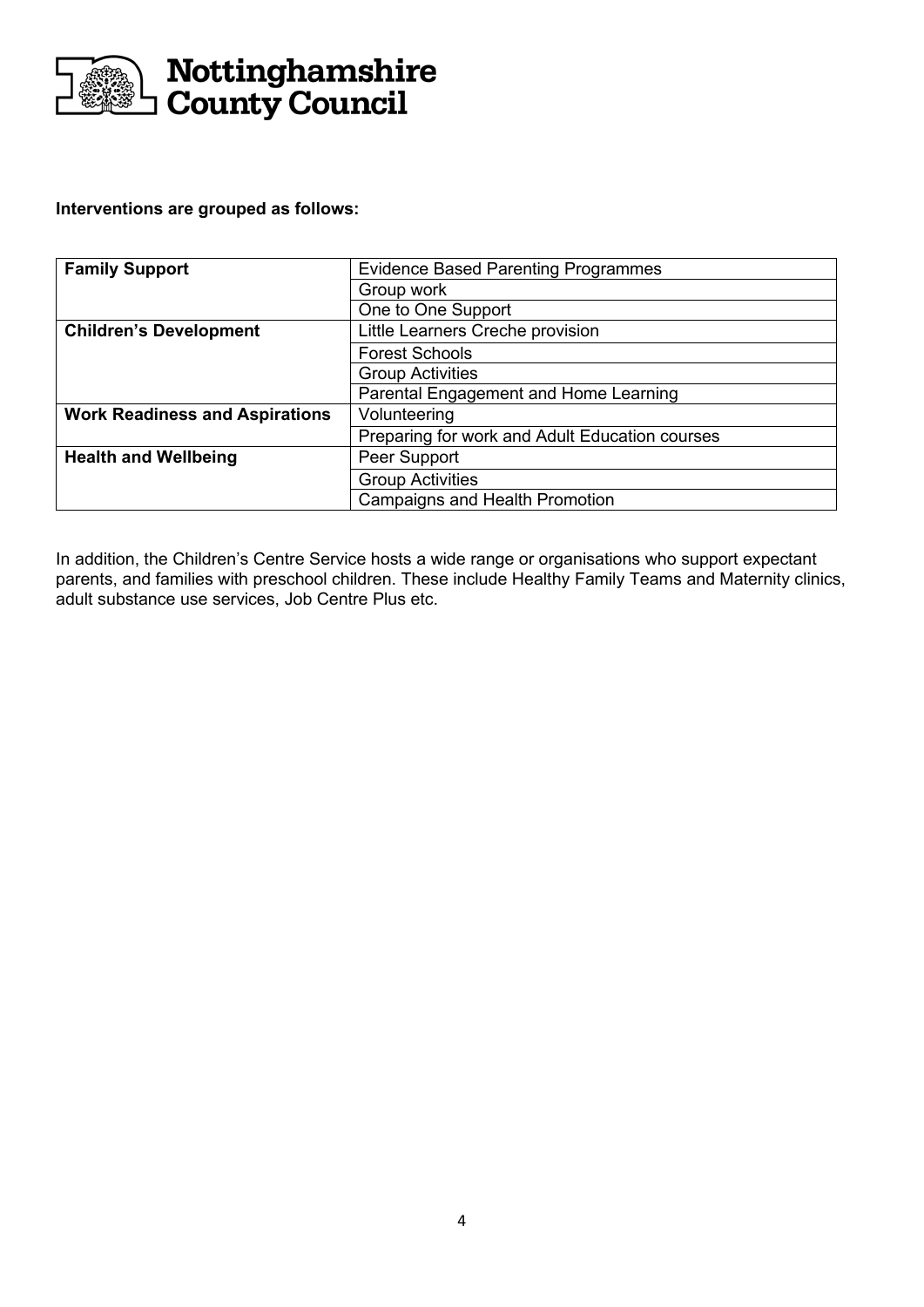

### **A. Family Support**

#### **Evidence Based Parenting Programmes 0 – 4 years**

#### **Baby Massage**

Aimed at babies 8 weeks old and not yet crawling.

Babies need to be touched in order to thrive. Massage gives parents the opportunity for positive touch which helps with bonding and attachment and building those early relationships. Massage also encourages early communication from parents towards their babies through using nursery rhymes during massage. Baby massage is something parents do 'with' their babies, not 'to' their babies which encourages parental awareness of their baby's responses and needs.

The programme will give parents/carers the knowledge to practise massage safely with their babies. They will also learn how to understand their baby's non-verbal cues, when it is the best time to massage, oils to use, how affects babies stress, how they deal with stress, and how babies self-calm.

Baby massage is a powerful form of communication that can strengthen the emotional bond between parent and child. Other benefits include:

- Relaxing, soothing and calming
- Increases and improves circulation
- Improves the general functioning of the immune system
- Reduces the discomfort of colic, wind or constipation
- Empowering for parents/carers
- Improves parents' confidence in handling their babies

Baby Massage has shown to improve a range of outcomes for parents and carers from low income groups and these families are actively targeted to engage in these programmes.

**Duration**: 1 x 1.5-hour session a week for 5 weeks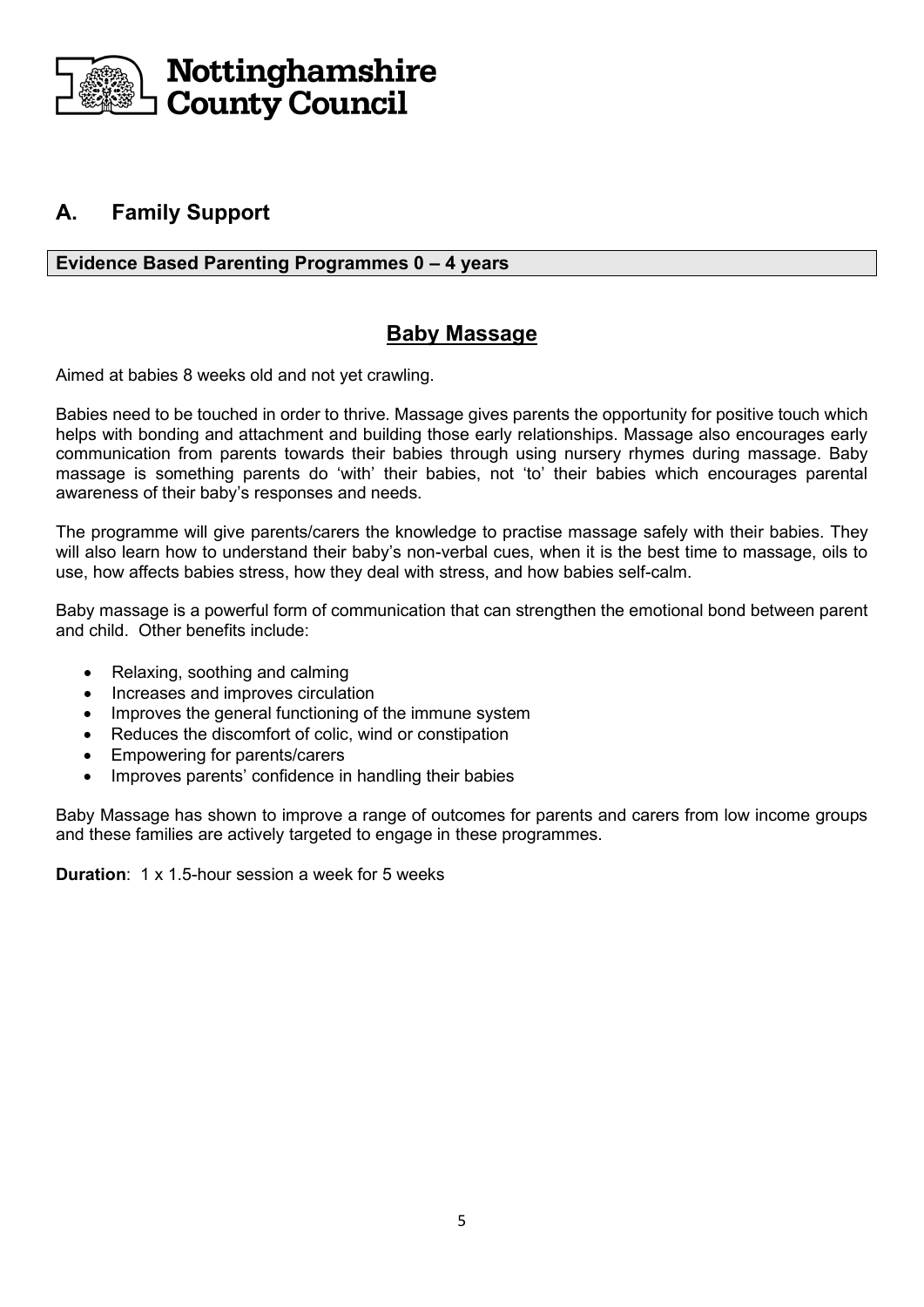

# **Incredible Years (IY)**

**Baby Incredible Years** is aimed at parents who are pregnant or with a child aged up to 6 months. The key areas the course covers are:

- **Communication**
- **Feeding**
- **Parents Wellbeing**
- Safety in the home
- Brain Development
- **Routines**
- Learning and Development of your child
- Increasing Confidence and Awareness of bonding and attachment
- Responding to babies needs

The course is run with the baby and parent/carer together and is based on interactive learning which includes use of practical demonstrations and observing techniques on DVD. The size of the group is around 10 families per group. Each attendee is expected to complete a weekly journal and carry out home activities

**Toddler Incredible Years and Pre-School Incredible Years** – are aimed at parents/carers of children aged 1 - 4 years 11 months and at Level 2 - 4 on the Pathway to Provision and where support with parenting is required and this has been identified as the appropriate programme for the parent/carer. The key areas the course covers are:

- Strengthening parent-child interactions and attachment, helping toddlers to feel loved and secure
- How to establish clear and predictable routines
- Setting clear limits for the child
- How to support parent and child to manage separations and reunions,
- Reducing harsh discipline and increasing positive behaviour management
- Promoting parents' ability to support children's social, emotional, and language development.
- Supporting age appropriate child development
- Encouraging school or preschool readiness

#### **Duration**:

- Baby Incredible Years 6 weeks (2 hours per week and parents are expected to attend all the sessions).
- Toddler Incredible Years 8 weeks (2 hours per week and parents are expected to attend all the sessions) plus Little Learner induction week
- Pre School Incredible Years 12 weeks (2 hours per week and parents are expected to attend all the sessions) plus Little Learner induction week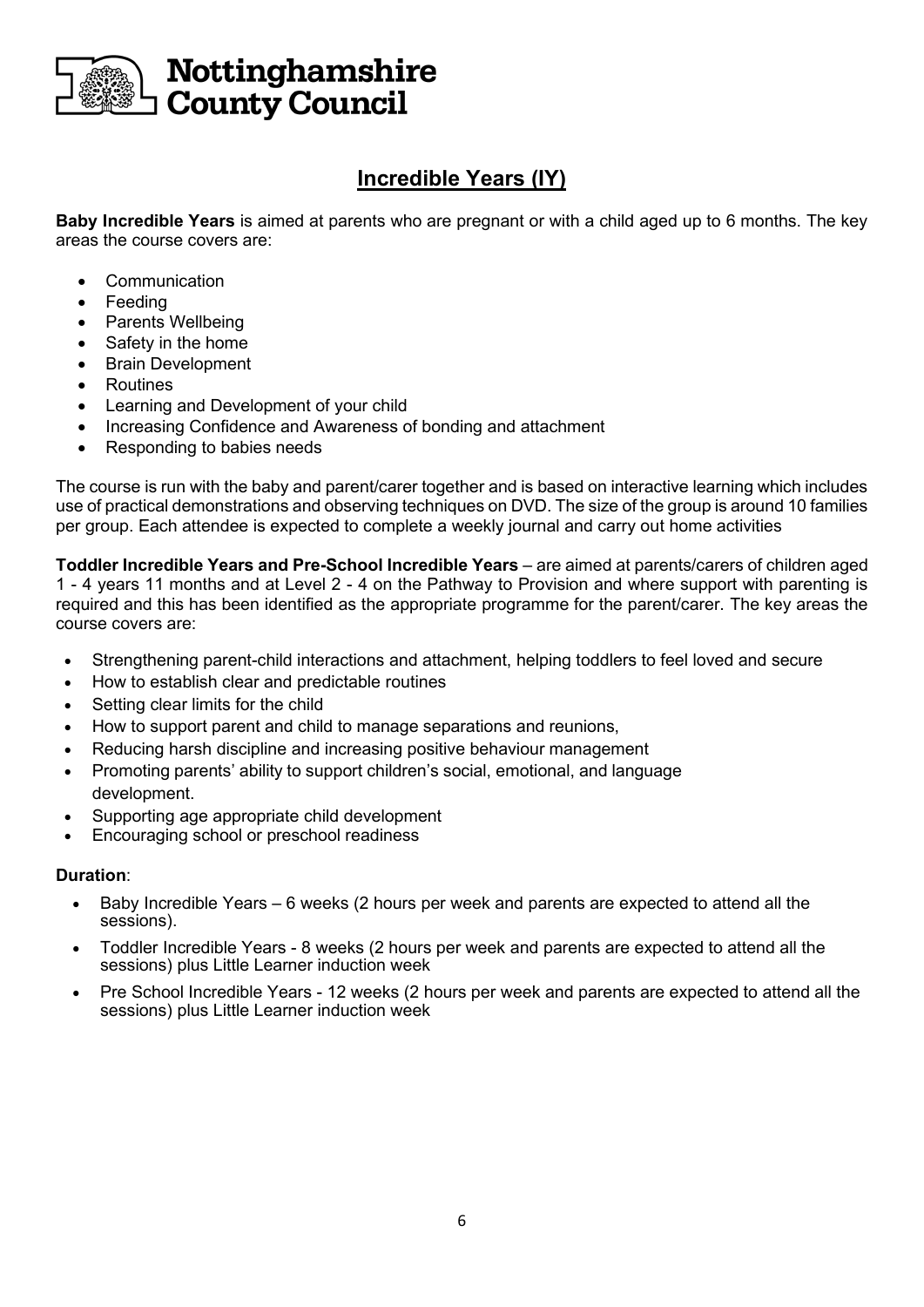

# **Sleep Tight**

Sleep workshops are for parents who have a child aged 1-4 with a poor sleep pattern due to environmental factors. The workshops are for all children who find it difficult to sleep inclusive of children with additional needs.

The workshop aims to help parents:

- Establish why their child may have a sleep difficulty
- Develop an understanding of sleep cycles
- Have an understanding of what makes a good bedtime environment
- Plan a good bedtime routine

The course includes:

- The importance of sleep
- Sleep deprivation effects the whole family
- Sleep cycle
- Sleep diary
- Self-settling
- Night wakening's
- **Anxiety**
- Checklist for good sleep
- Developing a good routine
- 'Sleepy' foods
- Rewards
- Consistency

**Duration**: 5 weekly sessions – 1<sup>1</sup>/<sub>2</sub> - 2 hours in length (4-10 parents per course)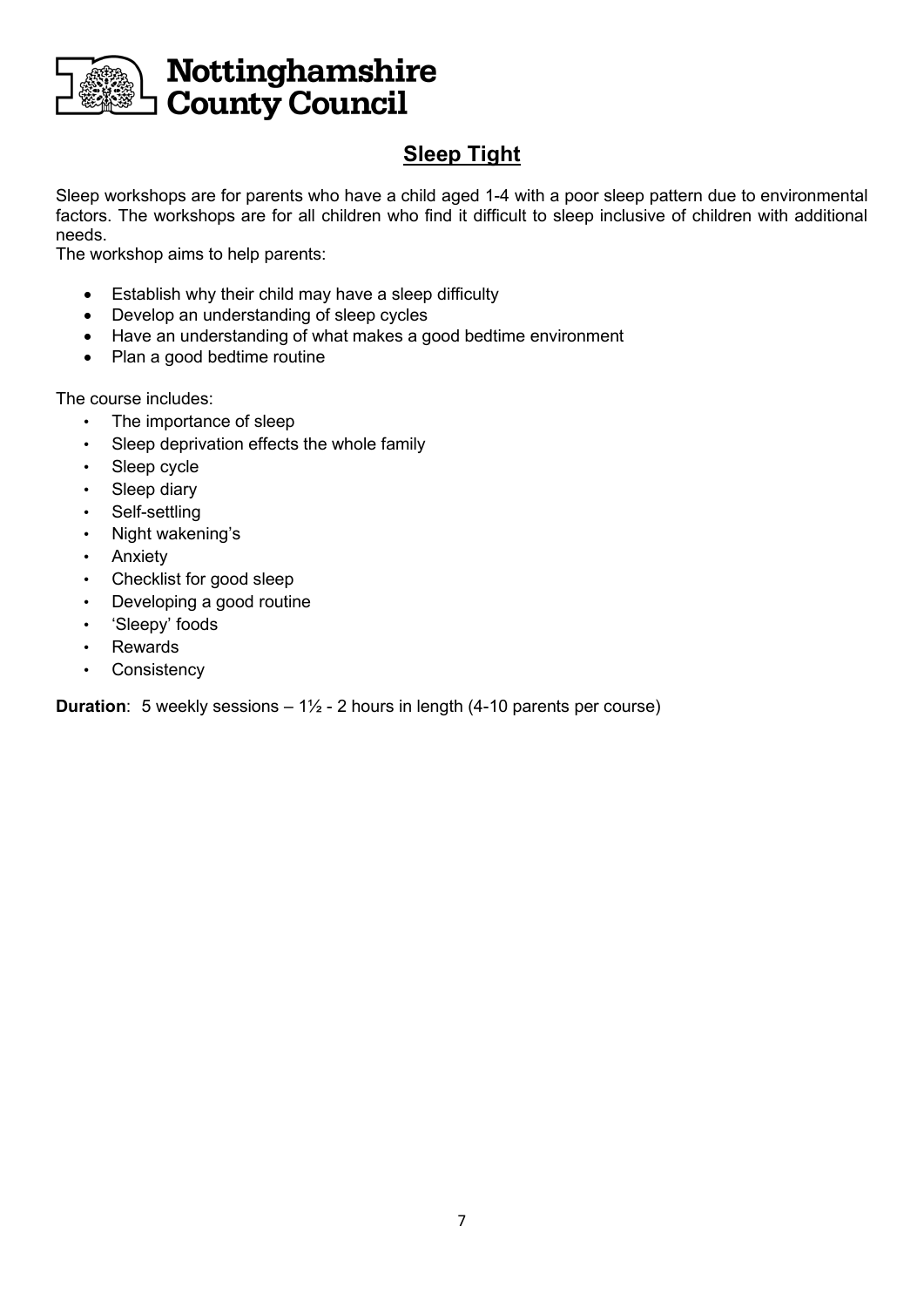

## **123 Magic**

The course is aimed at parents/carers with 2-4yr olds. Each programme will be delivered to a specific age group. It is an evidence-based behaviour programme based on behavioural principals and child development.

The programme targets parents and carers of children aged 3 years plus and at Level 2 - 4 on the Pathway to Provision and where this parenting group tool has been identified as the appropriate programme for the parent/carer.

This programme also supports families with children who have a diagnosis or are undergoing assessment with a consultant paediatrician for Autistic Spectrum Disorder (ASD) which includes Attention Deficit Hyperactivity Disorder (ADHD) Attention Deficit Disorder (ADD) or higher functioning autism or a learning disability.

The programme involves:

- Thinking straight
- Controlling behaviours
- Managing kids testing and manipulation
- Encouraging good behaviour
- Strengthening your relationship with your children
- Sibling rivalry
- Out in public

123 Magic focusses on the following outcomes:

- Help children grow up to be self-disciplined adults.
- Helps children manage own feelings as well as understanding and responding to the emotions of others.
- 
- Strengthen parents and child relationships.<br>• Gives parents appropriate behaviour manar • Gives parents appropriate behaviour management strategies by reducing harsh discipline and increasing positive behaviour management.
- Supports establishing appropriate routines.
- Gives tools for supporting challenging behaviour of children who are showing signs of or had a diagnosis of ASD or ADHD.
- Gives parents the opportunity for peer support.

**Duration**: 5x 2-hour sessions plus Little Learner Crèche Welcome / Induction Week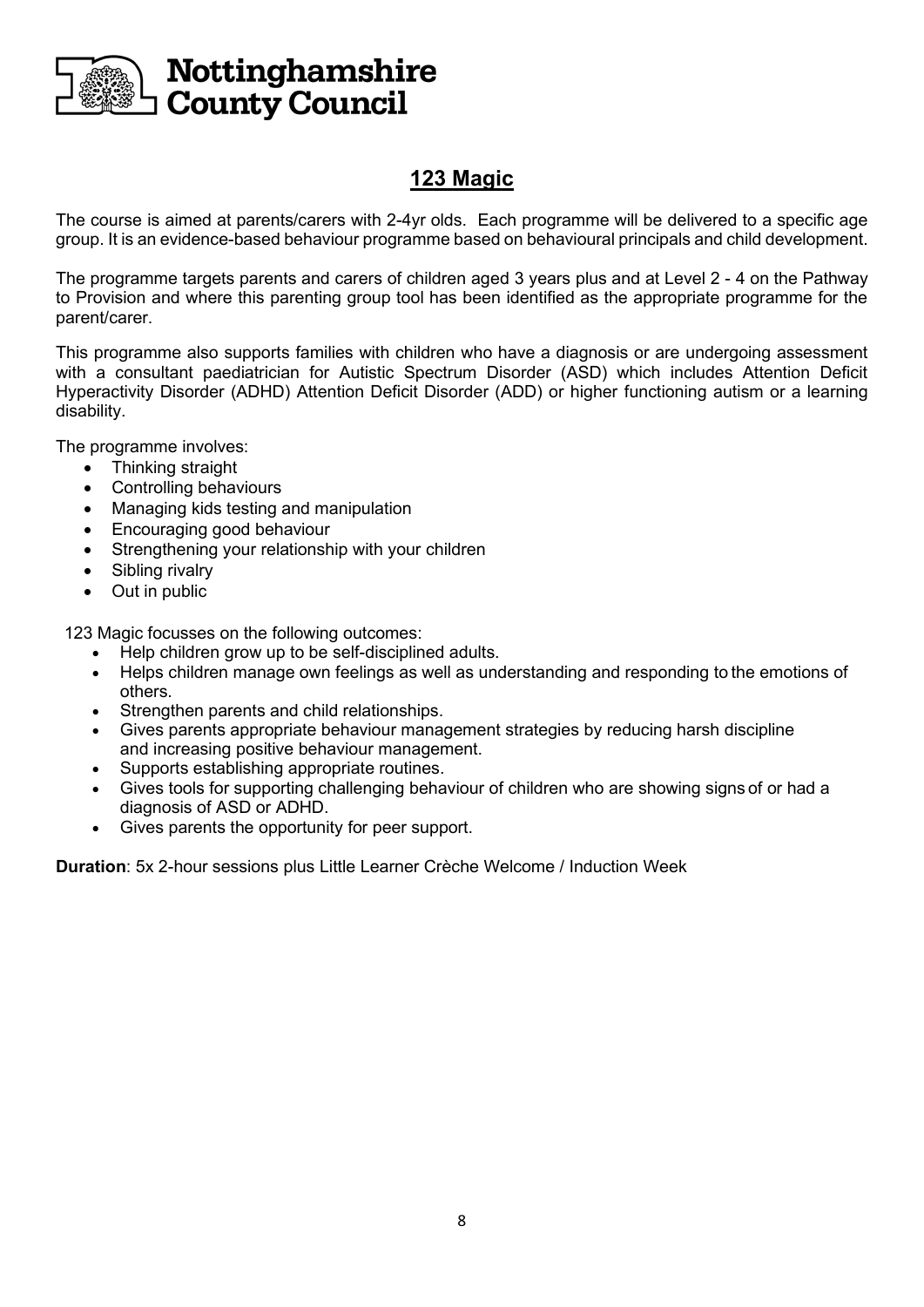

# **The Solihull Approach – Parenting Programme**

This evidence-based course focuses on building a positive relationship between parents/carers and children and is designed to:

- Promote secure attachment, to enable parents/carers to identity and understand their own objectives.
	- To learn about the age and stage of the child and how to communicate in an effective way with them.
- To recognise how their own and their child's feelings impact on everyone's behaviour.
- To learn how to promote a calmer and happier home environment for everyone.

The course explores issues such as:

- Tuning into children
- Explore feelings
- Parenting styles
- Communication what is being communicated through a behaviour
- Temper tantrums and what might be meant by them
- Sleep patterns
- Behavioural difficulties

The programme targets parents with low to moderate needs with a child under 5 years old who are would like to improve their relationship with their child.

**Duration**: 10-week course, 2 hours per session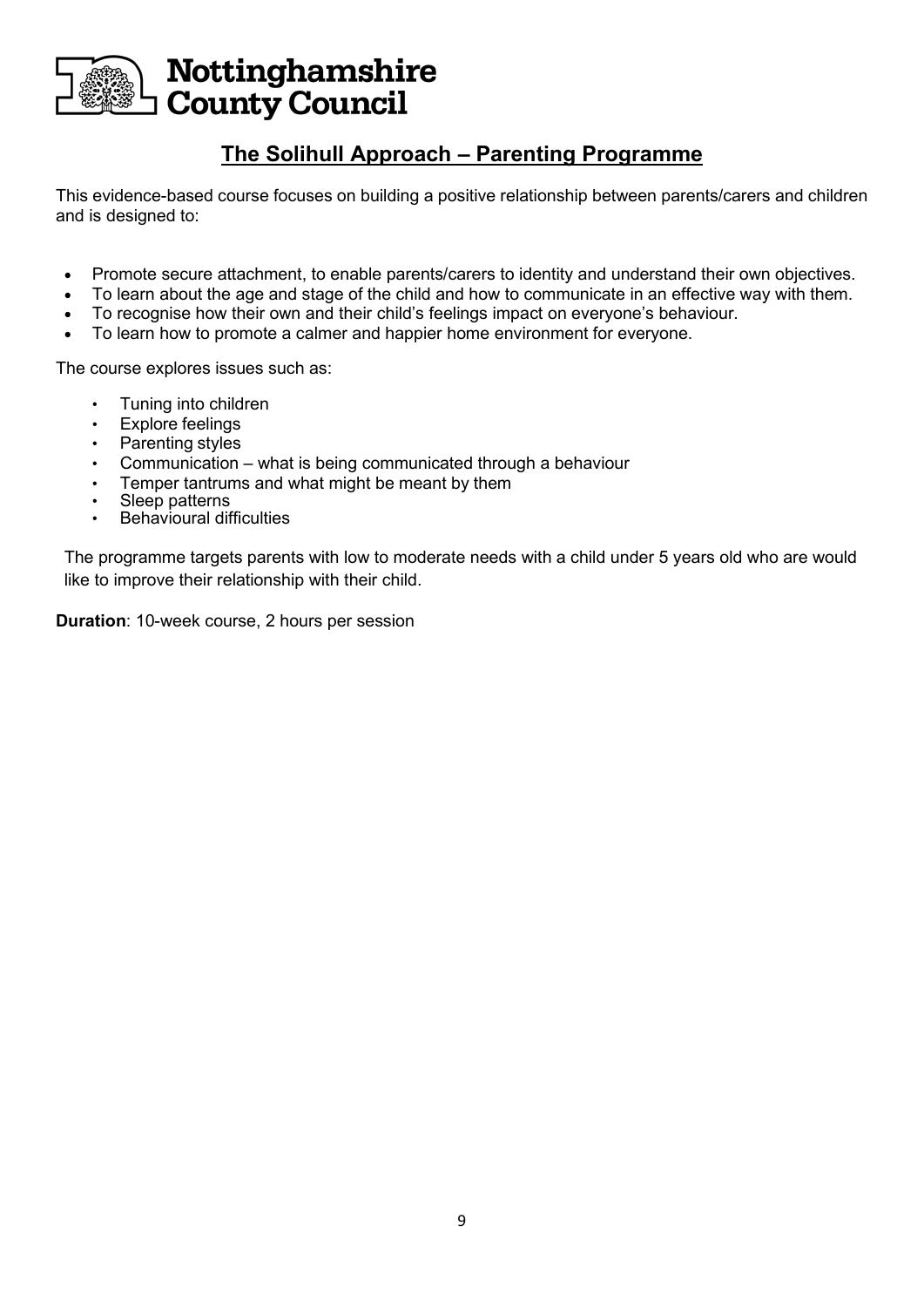

### **EPEC – "Being a Parent" Parenting Programme**

Delivered by parents for parents, gives families peer to peer support and space to share the challenges of "being a parent".

The programme targets new Parents/Carers with children aged 2-5, Level 2 families with an emerging identified need for behaviour management and Families who have received previous parenting programme intervention with little/no impact.

The "Being a Parent" Parenting Programme will focus on:

- Session 1: Being a Parent, getting to know each other, Goals for parent and child 'Good enough' vs 'perfect' parent, Taking care of ourselves
- Session 2: Feelings, remembering what it was like to be a child, Acknowledging and accepting feelings, Expressing Feelings
- Session 3: Child led play Special Time
- Session 4: Valuing my child, avoiding 'labels' and describing behaviour, using descriptive praise to change behaviour
- Session 5: Understanding children's behaviour, understanding children's needs and their behaviour in response to needs, Discipline, Commands, consequences, rewards and star charts
- Session 6: Discipline strategies, understanding what we mean by boundaries, Time Out and saying 'No', Household rules
- Session 7: Listening, Communication styles, helping a child when upset, 'Open' and 'Closed' questions, Reflective listening
- Session 8: Review and support, Coping with Stress, Reviewing the course & knowing where to get support, Ending and celebration

**Duration**: 1 x 2 hours session a week for 8 weeks plus welcome week (crèche induction & course intro week)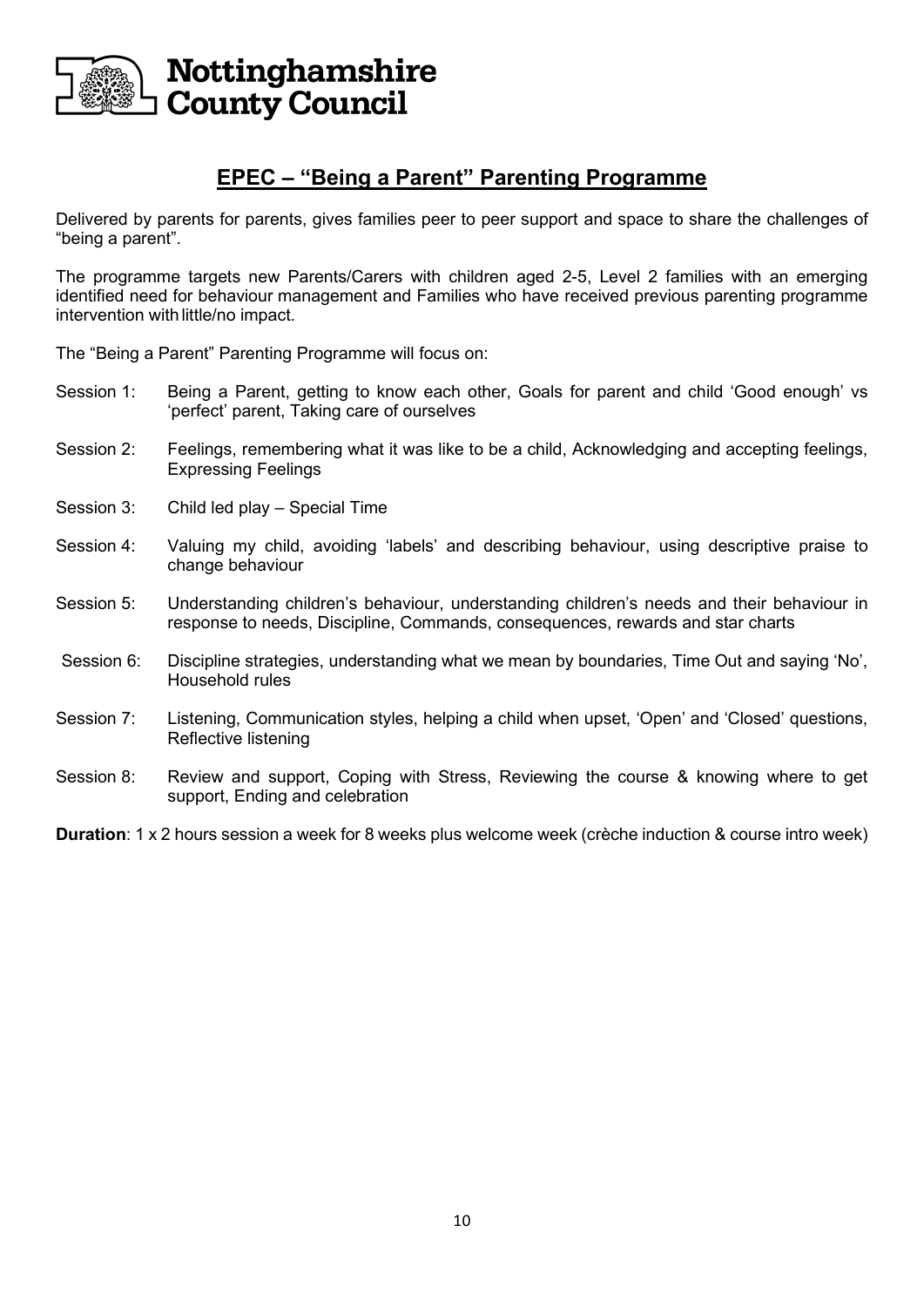

### **EPEC – "Being a Parent Together" Parenting Programme**

Delivered by parents for parents, gives co-parenting couples peer to peer support and space to share the challenges of "being a parents together" and working as an effective co-parenting team.

The programme targets Co-Parents/Carers with children aged 2-5, Level 2 families with an emerging identified need for behaviour management and Families who have received previous parenting programme intervention with little/no impact.

The "Being a Parent Together" Parenting Programme will focus on:

Session 1: Being a Co-Parent, getting to know each other, Goals for parents and child 'Good enough' vs 'perfect' co-parents, Taking care of ourselves and each other

Session 2: Recognising and expressing feelings, remembering what it was like to be a child, Acknowledging and accepting feelings

Session 3: Expressing feelings and child-led play – Special Time

Session 4: Valuing our child, avoiding 'labels' and describing behaviour, using descriptive praise to change behaviour

Session 5: Understanding children's behaviour, understanding children's needs and their behaviour in response to needs, Household rules and consistency

Session 6: Discipline strategies, giving clear instructions, encouraging and rewarding positive behaviour

Session 7: Time Out and Saying 'No'

Session 8: Listening, Communication styles, helping a child when upset, 'Open' and 'Closed' questions, Reflective listening

Session 9: Review and support, Coping with Stress, Reviewing the course & knowing where to get support, Ending and celebration

**Duration**: 1 x 2 hours session a week for 9 weeks plus welcome week (crèche induction & course intro week)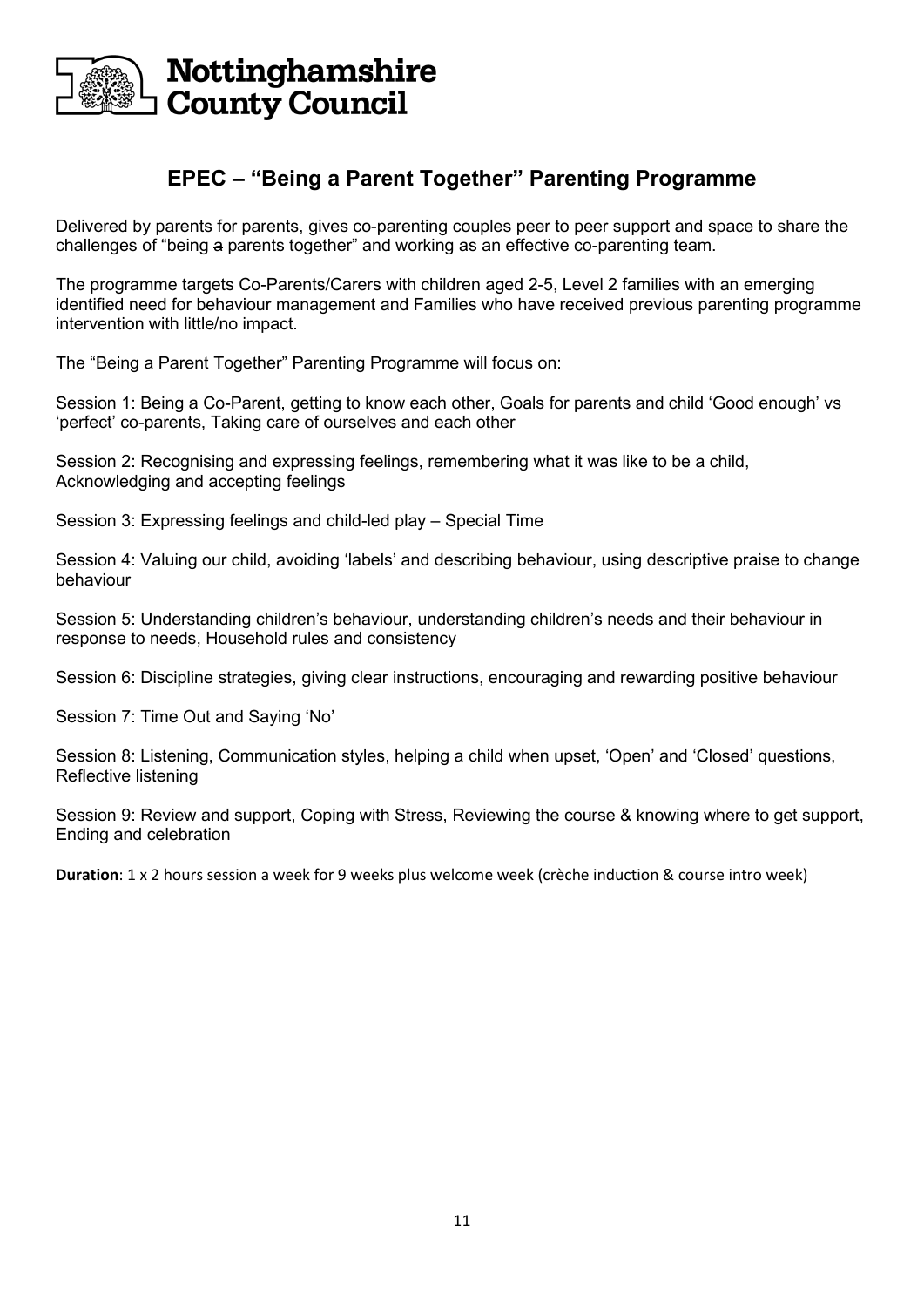

#### **Group Support for Parents and Carers with children aged 0 - 4**

### **Domestic Abuse support programmes**

#### **The three programmes below are available through and run by Women's Aid and often hosted in Children's Centres**

### Freedom Programme

Available from Notts Women's Aid and Women's Aid Integrated Services, often in partnership with Children's Centres Services.

The Freedom Programmes is a 12 – week programme for women who have or are currently experiencing domestic abuse. It aims to inform and empower women to recognise abusive behaviours and make better relationship choices using 'The Dominator' and 'The friend'. It is an opportunity for survivors of domestic abuse to understand male violence towards women. It helps women understand the behaviours and beliefs of their abusive partners or ex-partners, connect with other women who have had similar experiences, feel less isolated and alone and have the chance to work through their feelings and experiences in a safe way.

### Hands are not for Hurting

Available from Notts Women's aid in partnership with Children's Centres Services.

It is a 12-week therapeutic programme for children and their mothers who have experienced domestic abuse. Separate groups are delivered for mothers and children who attend the programme. The children are grouped according to age and ability.

Any women can attend if:

- Who have experience domestic abuse and have children aged between 4 and 16 years of age.
- The person who was violent must have left the family home.

The aim of the programme is to create a safe space for children and provide them with the opportunity to disclose process and understand the violence and abuse that they have witnessed.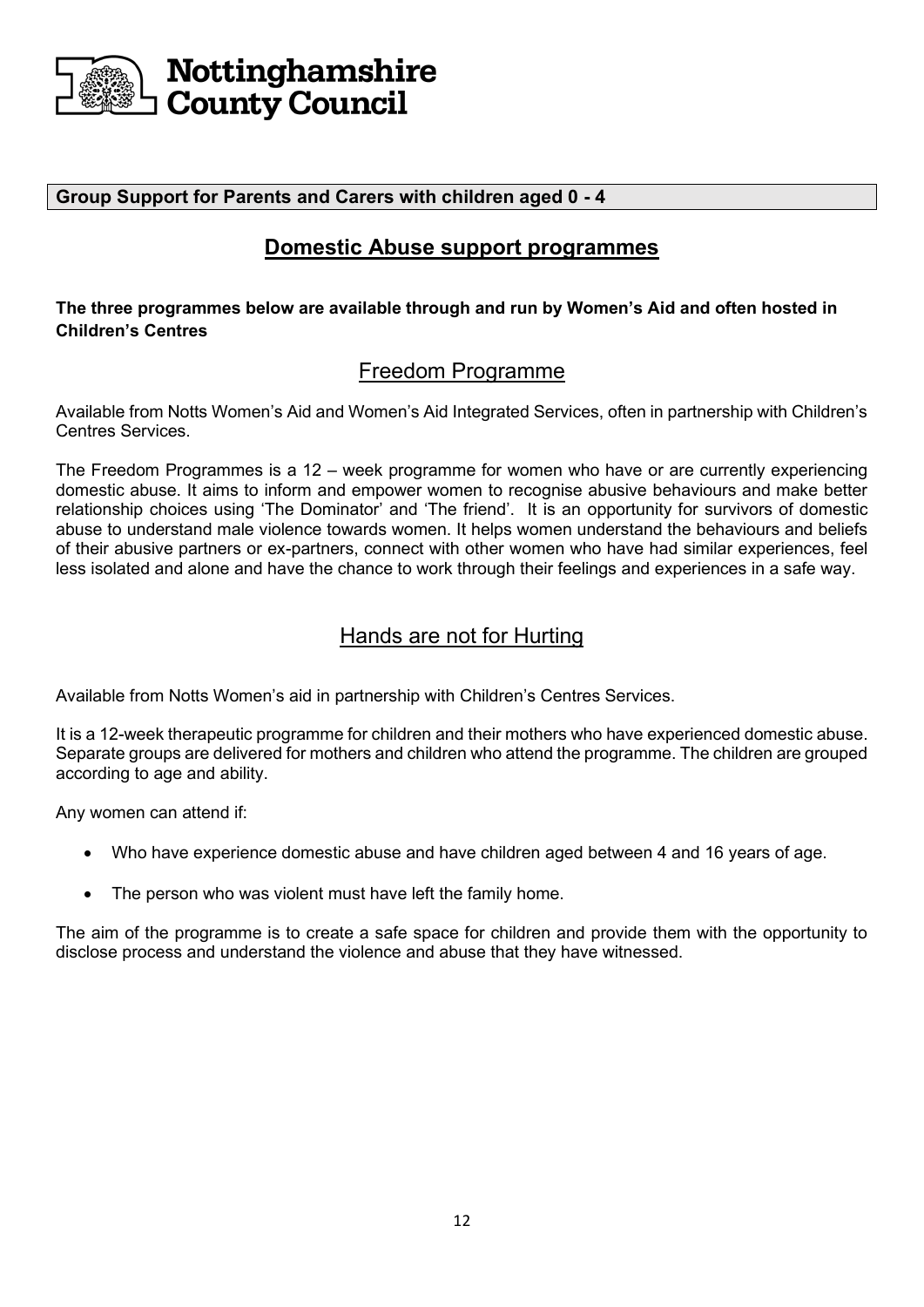

#### **One to One Support for Parents and Carers with children aged 0 - 4**

Parents who have particular needs often require one to one support with a lead worker whom they trust. Parents who are reluctant to engage in a parenting programme or group support often access one to one support prior to accessing other interventions.

One to One support can provide support for parents with particular needs such as (but not limited to):

- Parenting support
- Supporting parent child interactions including attachment and bonding and child development • Relationships Really Matter (reducing parental conflict)
- [https://www.nottshelpyourself.org.uk/kb5/nottinghamshire/directory/site.page?id=xHode1\\_EFJ4](https://www.nottshelpyourself.org.uk/kb5/nottinghamshire/directory/site.page?id=xHode1_EFJ4)
- Bereavement separation and loss
- Perinatal mental health
- Self-esteem and confidence
- Managing anxiety
- Managing debt
- Sleep support
- **Theraplay**
- Housing and homelessness
- Support for families where a parent is in prison or due for release
- Support for parents with children who have SEND
- Support for parents and children with English as an Additional Language (EAL)

One to One support can also be provided by trained parent volunteers who offer the following interventions:

• Breast Feeding Peer Support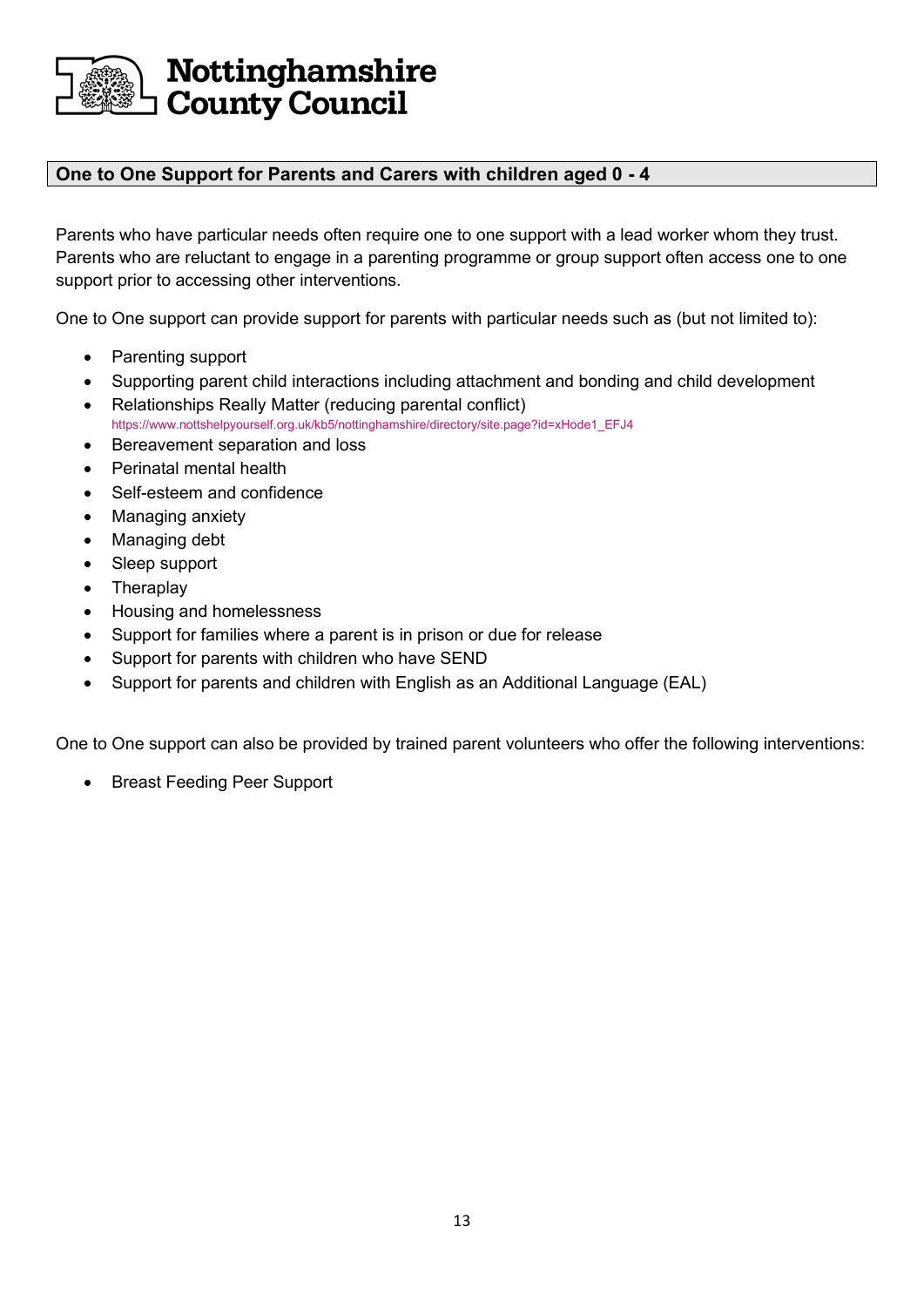

# **Sleep Clinics**

Sleep Clinic is a targeted service for parents/carers of children aged 12 months-4yrs 11months who are struggling with their child's sleep despite general advice - poor sleep hygiene, difficulty settling to sleep and/or night waking.

Sleep Clinics can provide more specific advice for parents of children with a particular disability or medical condition, parents who are struggling with own emotional health issues that have children with sleep issues that require intervention.

Families will receive individual plan tailored to support them to improve their child/children's sleep; this will be reviewed with the family & will be adapted if necessary.

The programme will cover but is not limited to:

- Increased parental knowledge of effective sleep hygiene.
- Knowledge of the right amount of sleep appropriate to their age and stage of development.
- Understanding what makes a successful bedtime routine.
- Knowledge of sleep cycles.
- Causes of sleep issues.
- Circadian Rhythm & its impact on sleep.
- Understanding of positive parenting at bedtime.
- Knowledge of strategies to use to teach children to self-settle to sleep

**Duration**: Up to 5 contacts (Initial Assessment appointment – 60-90 minutes; up to 4 follow-up appointments either 1:1 or by phone/email)

### **One to One Sleep Support – via outreach home visits**

Aimed at parents with children aged 1 to 4 years old, for children with a poor sleep pattern due to environmental factors

A full sleep assessment is completed with the family. This information is then analysed, and an individual sleep programme is written for the child. The family is then expected to follow and implement the programme consistently for a minimum of 2 weeks (as it takes 2 weeks for a child to learn a new behaviour).

**Duration**: Minimum of 2 weeks, following assessment with a follow-up appointment either 1:1 or by phone/email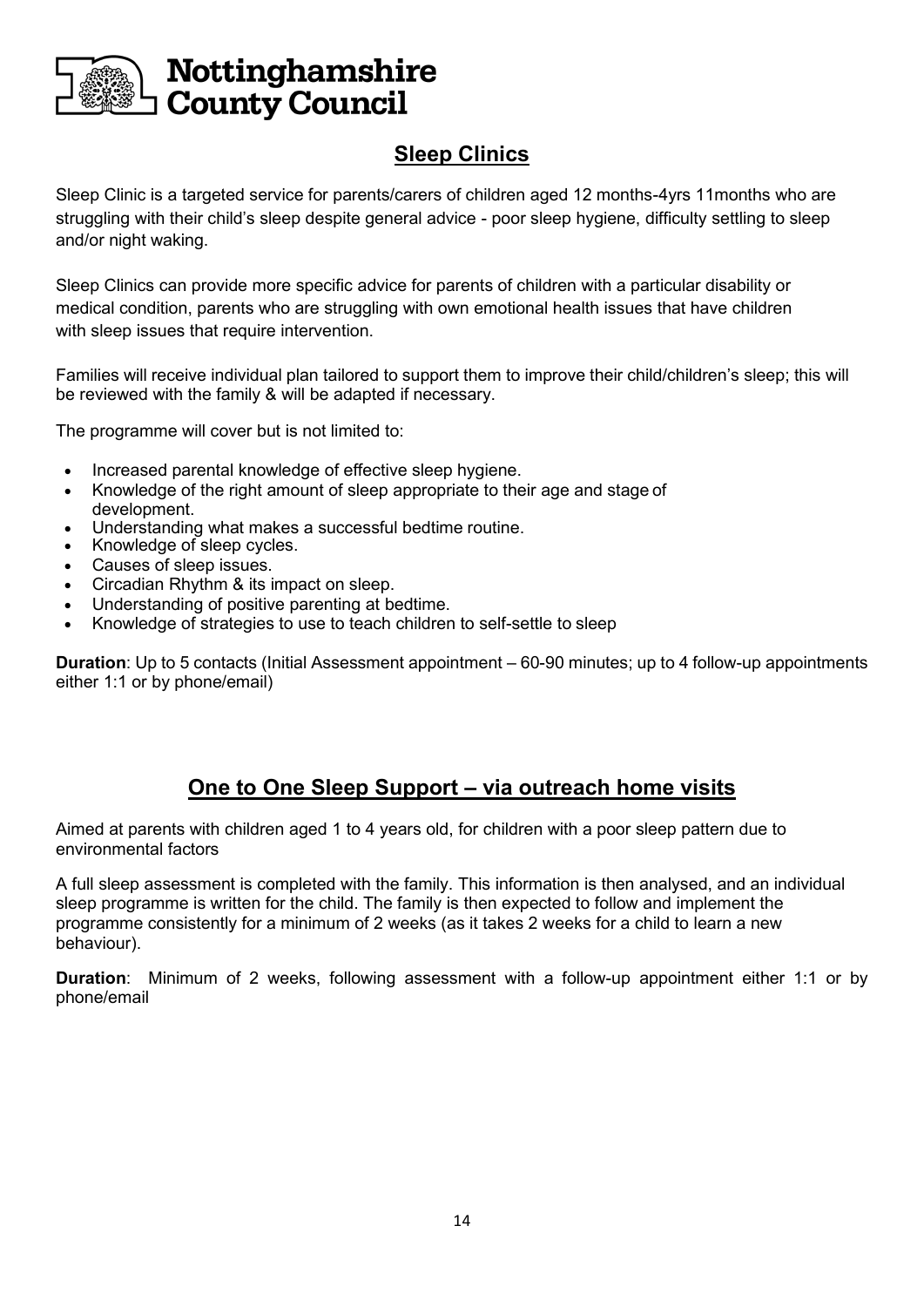

# **One to One Theraplay**

Aimed at parents/carers of children aged from 18 months and under 5 years with behavioural and interpersonal difficulties and children and adults who have significant bonding, attachment, and relationship difficulties.

Theraplay is a therapeutic play approach, designed to build relationships, help children to grow, develop and connect with others and their own emotions. The goal is that children will become more at ease with adults and other children, have better attachments, better self-esteem and have less need to stay in charge and be able to experience and express feelings. The programme is carried out via activities with the Child and their Parent.

One to One Theraplay focuses on four themes:

- Structure to live with order
- Nurture to feel loved
- Challenge To take risks
- Engagement  $-$  to be heard and involved

**Duration**: weekly session. Reviewed after 8 weeks

**Length of session:** 45 mins to 1 hour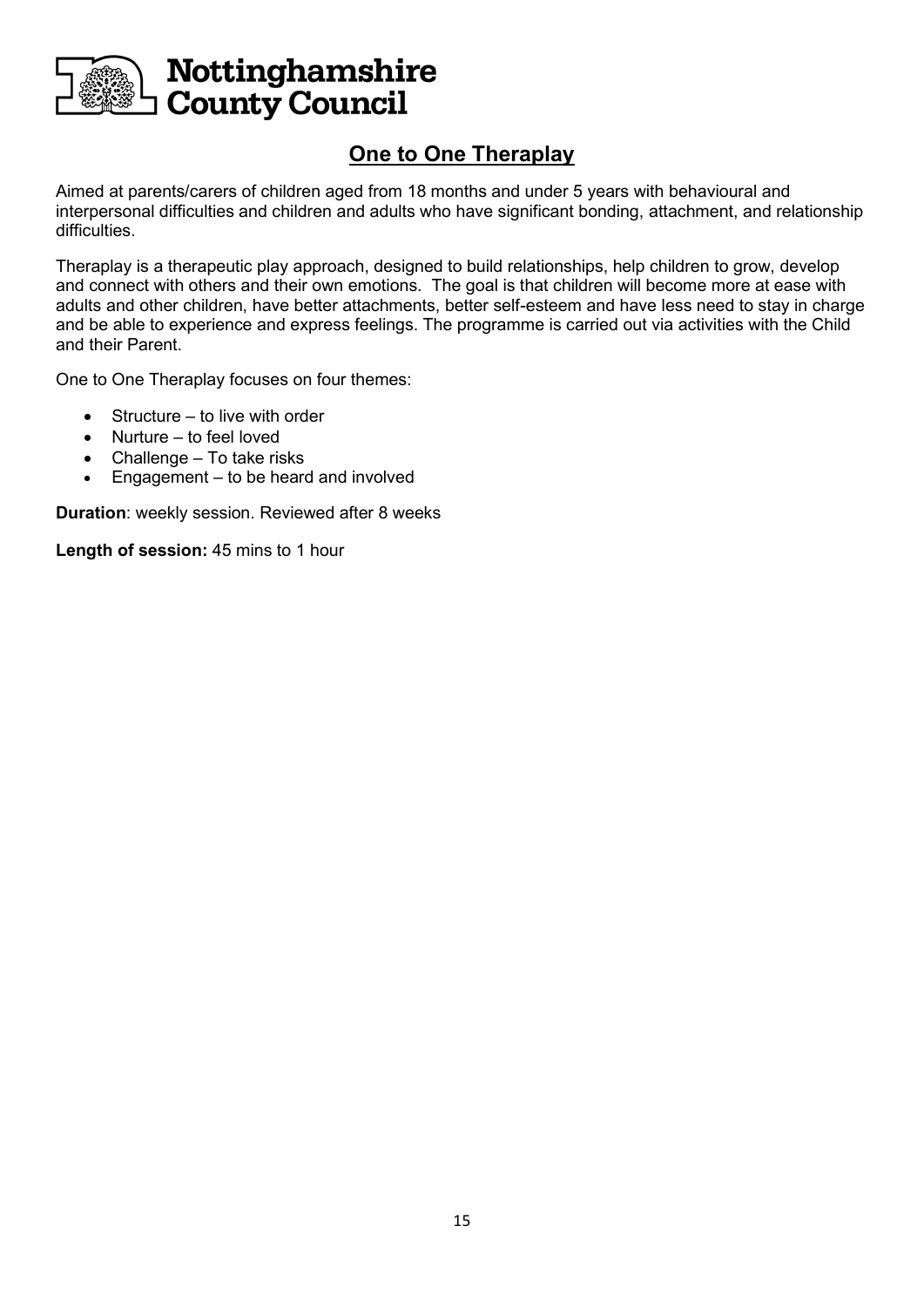

### **B. Improving Children's Development and Readiness for School**

#### **Early Education Evidence Based Interventions**

### **Little Learners Crèche**

Parental feedback and local knowledge states that one of the key barriers to parents/carers participating in targeted interventions such as parenting programmes and training and learning activities is the lack of appropriate and timely childcare which supports the needs of their family. Crèche provision is therefore an integral part of the services we offer in the Children's Centre Service enabling parents to attend early support targeted interventions.

Little Learners Crèches are led and facilitated by qualified and experienced Early Years Practitioners. They are highly skilled in observing, assessing planning for and meeting the needs of all children and work to the following key principles:

- Crèches are safe, secure, physically accessible, welcoming, culturally inclusive and nonjudgmental
- When parents first make contact, they are made to feel welcome and valued for many parents, this will be their first experience of formal childcare and likely to be their first experience of separation from their child
- Staff plan provision that reflects children's interests, needs and stages of development in line with the Early Years Foundation Stage and Characteristics of Effective Learning. It is important to us that crèche provision is well planned and offers the best possible learning for the children.
- Crèches use a key worker approach
- Early Years Practitioners and course facilitators work closely together for example, where a child is having difficulty settling or may become upset, the facilitator supports the separation process, perhaps by being flexible about start times
- Both learning for adults and care for children are integral and equally important parts of the provision. *(Please note: except in exceptional circumstances, children are unable to join a Little Learners crèche midway through a programme as the children attending will have already settled).*

**Duration:** 4 weeks up to 12 weeks

**Length:** up to 2 hours weekly depending on the targeted intervention being supported.

These sessions are provided for children under 5 whose parents require a level 2 or level 3 early support intervention (according to the Pathway to Provision) where childcare creates a barrier to accessing services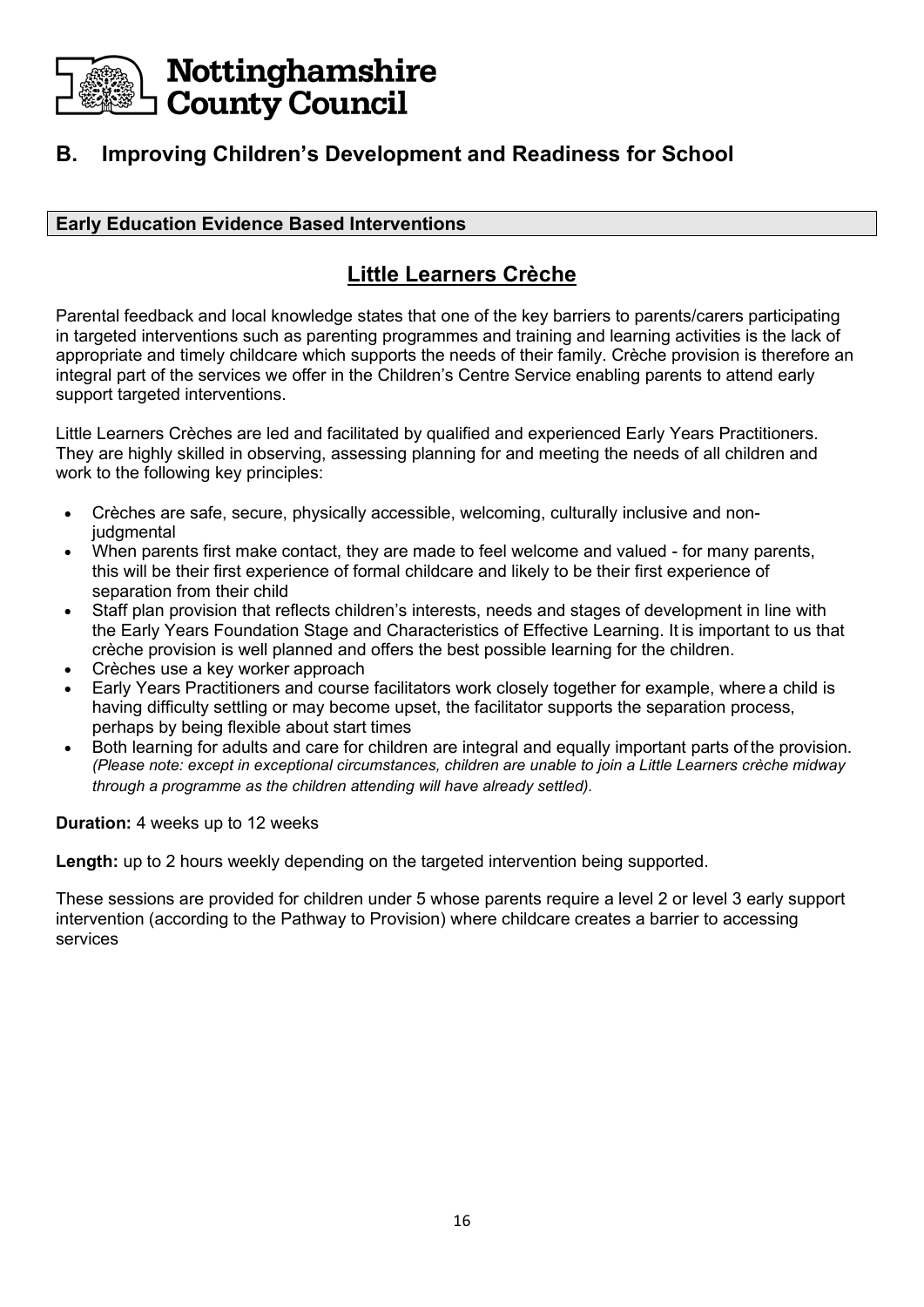

# **Forest Schools**

Forest School a specialised outdoor pedagogical approach that sits within the EYFS Curriculum and the Characteristics of Effective Learning. It complements the wider context of outdoor learning and education and fully supports the holistic growth and development of the whole child, fostering resilient, confident, independent and creative learners. It offers children regular opportunities for children to take risks, develop self-mastery skills and achieve and develop confidence and self- esteem through hands-on learning experiences in a woodland or outdoor learning environment

The programme is adaptable /semi-structured in order to meet the needs of all children. Staff have the opportunity to plan various sessions taking into account the season, weather and environment to offer a bespoke learning experience for the children that attend.

Various activities are planned according to the age and needs of the children, and the resources and space available in the setting. These may include:

- Den building and creating fairy gardens
- Woodland treasure hunts
- Exploring the outdoor environment
- Using tools to make jewellery, bug houses etc.
- Outdoor cooking; making fires

The Forest School Programme is a targeted intervention aimed at the following:

- Children where there is a risk of developmental delay and /or an additional need has been identified, including language and communication needs
- Children who lack outdoor play opportunities and stimulation
- Children's whose physical gross motor and/or fine motor skills need additional support to aid development
- Children who need support with understanding boundaries and behaviour
- Children who need support to manage their emotions and to support their emotional health and well-being
- Children who need support to develop their personal and social skills<br>• Children who need support in developing their self-help skills
- Children who need support in developing their self-help skills

#### **Duration**: 6 weeks

**Length:** under 3's = 1-hour session each week

 $3 - 5$  years old = 1.5-hour session each week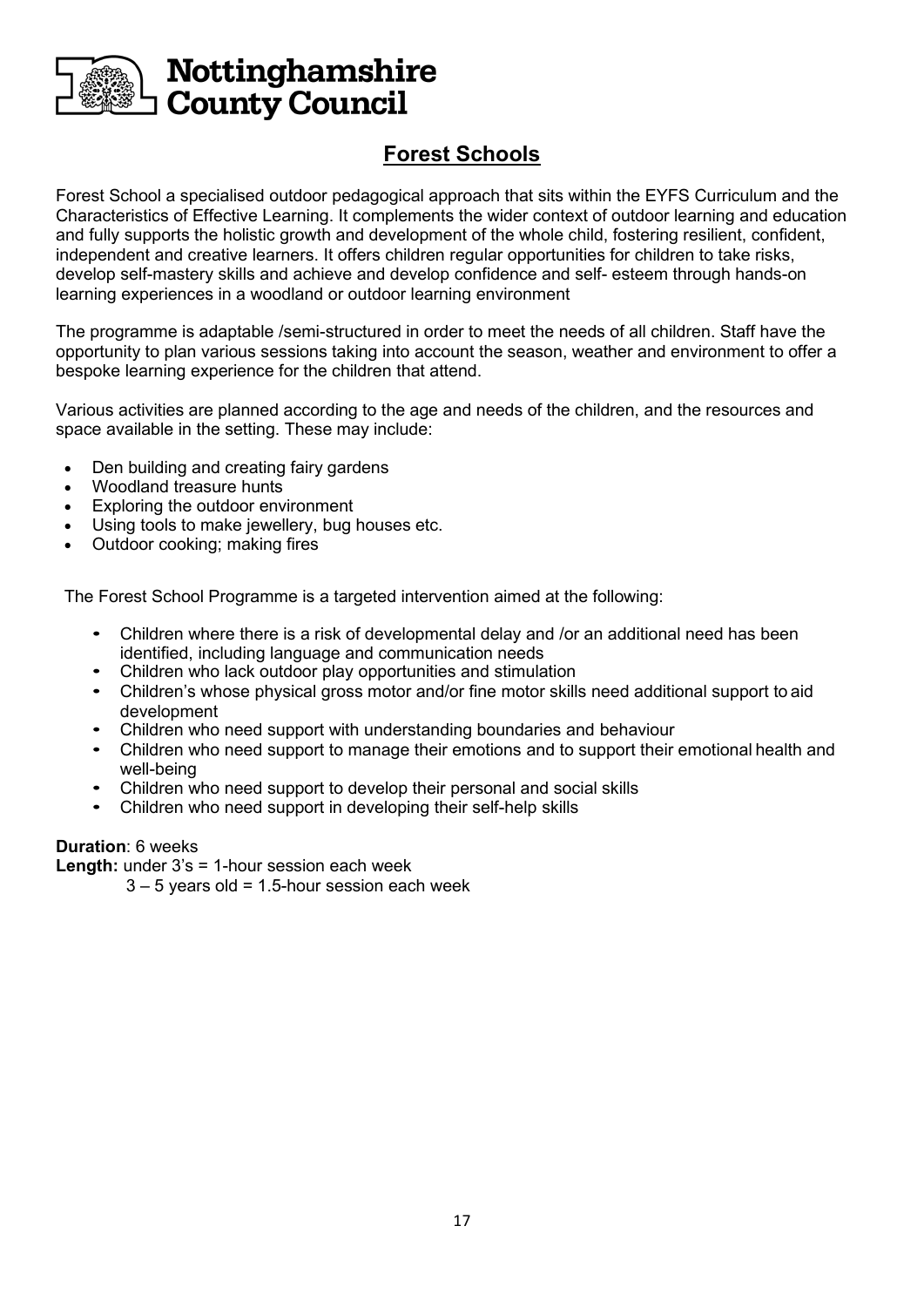

#### **Parental Engagement and Home Learning**

# **Let's Play (Home Learning through Play)**

Let's Play is a semi-structured outreach service delivered by qualified early years professionals which focusses on supporting parents to play and interact with their children and understand their child's development ages and stages.

#### **The aims of the programme:**

- To improve parental knowledge and confidence in how to play, talk and interact with their child at home to support the learning, language and development (age appropriate)
- To support parents in making changes to their routines, activities and interactions at home to provider a better learning and play environment to help support their child's development.
- To help strengthen the bond between parent and child
- To help develop children's early language, communication and listening skills
- To provide brief interventions for sleep and behaviour
- To provide the foundation for a lifelong family learning approach
- To support parents to access local services and support access to these services where needed

#### **The programme includes:**

- Play ideas
- How to play
- A focus on the holistic developmental needs of a child
- Where to play together out in the community
- Low cost, no cost play ideas
- The environment inside and outside
- Support to access 2-year funded place
- Low-cost play and interaction ideas to do at home

#### **Let's Play is a targeted intervention aimed at the following:**

- Children under 5 identified as at risk of having poor play opportunities and limited stimulation at home.
- Children at risk of developmental delay
- Children not accessing their 2-year funded place.
- Family receiving family support but in need of support with play and development (jointlyworking with Children's Centre Family Support worker)
- Parents who require additional support and ideas regarding low cost play ideas in the home to support their child's development

#### **Duration**: 6 weeks

**Length:** 1 hour each session. (Flexible service could be shorter or longer dependent on need)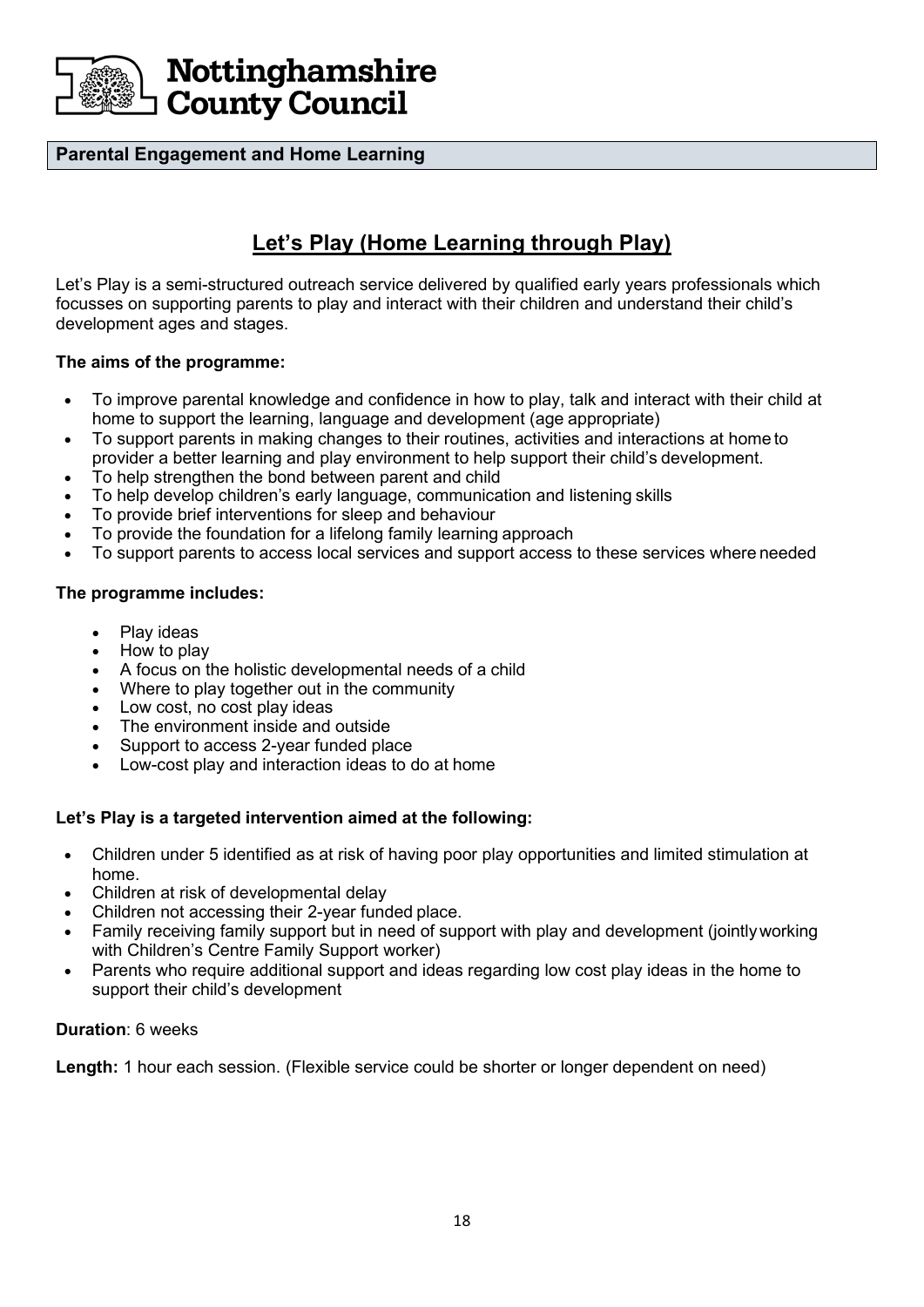

# **Little Talkers**

Little Talkers is a semi-structured programme to support Early Years Practitioners to deliver language focused and fun sessions for families and their children to participate in together.

#### **The groups will focus on:**

- developing children's speech, language and communication by sharing positive interactions strategies with parents/carers.
- adopting a family learning approach parent/carer and child to attend together.
- providing language focused groups for families and children 0-3½ years in priority groups.
- providing an additional language-learning opportunity for children and families waiting for Home Talk or children and families who have completed the programme but who need further consolidation.
- Supporting children and families who are about to start in a school-based nursery provision.

Little Talkers is a targeted programme for children and families from priority groups whose children are aged under 3 ½ where there are concerns in relation to the risk of language delay and/or require positive interactions and social opportunities to support their development.

Little Talkers is not intended for children with suspected autistic spectrum disorder or similar needs.

#### **Duration**: 5/6 weeks

**Length:** babies 30 mins + social, toddlers 45 mins, 2.5 – 3.5 (ready for nursery 45 Mins to 1 hour)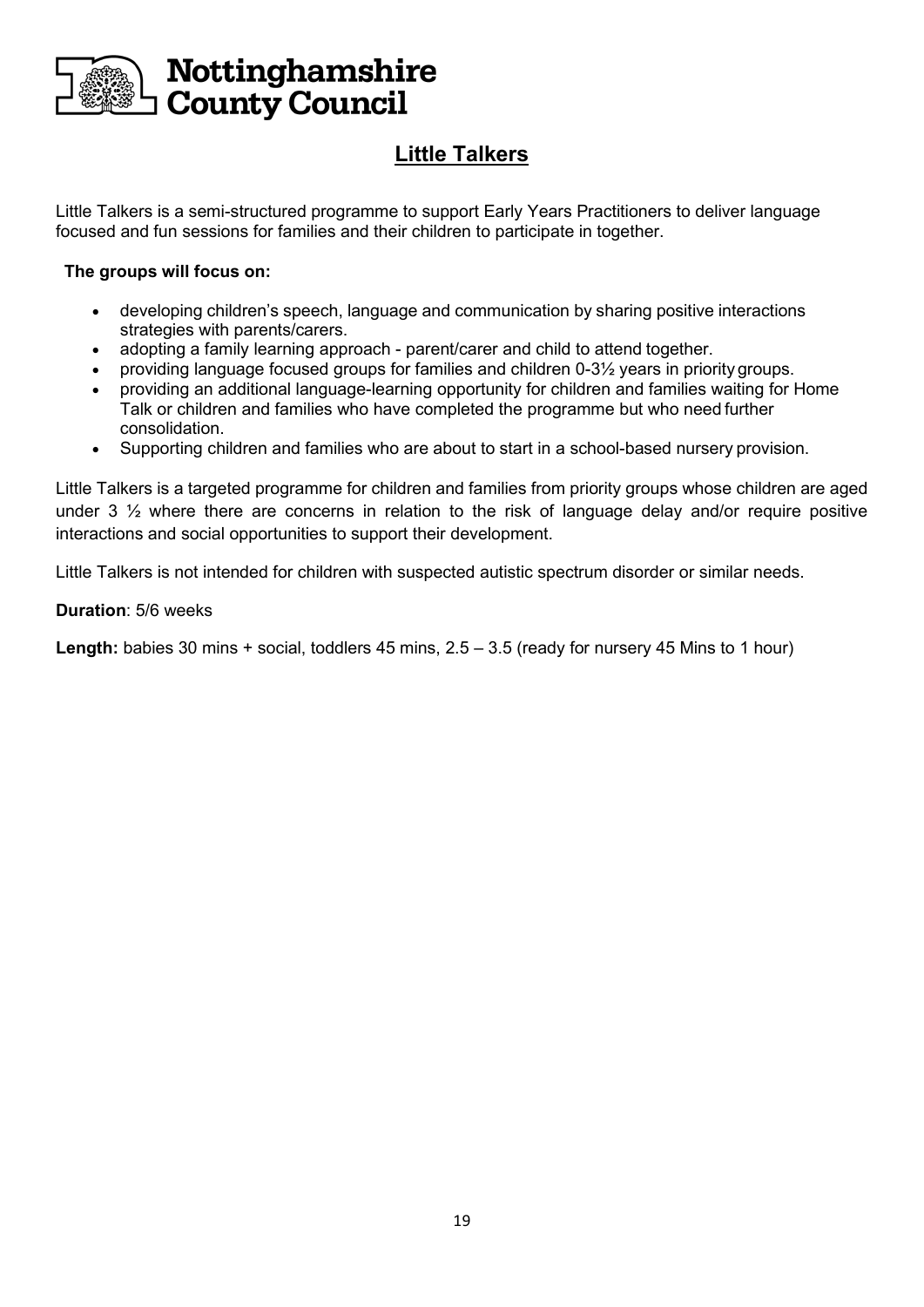

# **"Now I Am Two"**

This targeted intervention is for parents/carers and the children aged 18 months up to the age of 3. The focus of the programme is to promote stimulation and play.

#### **Priority groups include:**

- Improved physical development
- Improved speech, language and communication
- Family Support toileting, sleeping, behaviour etc
- Personal, Social and Emotional Development
- Information, advice and guidance about 2 year funded early education places
- Information, advice and guidance on a range of child development topics / themes
- The importance of the home learning environment
- Low cost play and interaction ideas to do at home

'Now I am Two' groups are for children from the age of 18 months - 2-year olds/up to 3 year olds. Programmes will actively target 2 year olds who are eligible for funded early education/childcare but do not take up their place.

#### **The following groups are also targeted for this programme**:

- Children where there is a risk of developmental delay and /or an additional need has been identified, including language and communication needs
- Children from low income families with an identified need
- Children who lack play opportunities and stimulation
- Children's whose physical gross motor and/or fine motor skills need additional support to aid development
- Children who need support with understanding boundaries and behaviour
- Children who need support to manage their emotions and to support their emotional health and well-being
- Children who need support to develop their personal and social skills
- Children who need support in developing their self-help skills
- Those who require support with toileting
- Children / Families involved with Social Care
- Children from BME families where there is a need

#### **Duration:** 6 weeks

**Length:** 1.5 hour weekly sessions (5 sessions with the children and parents and week 6 to evaluate)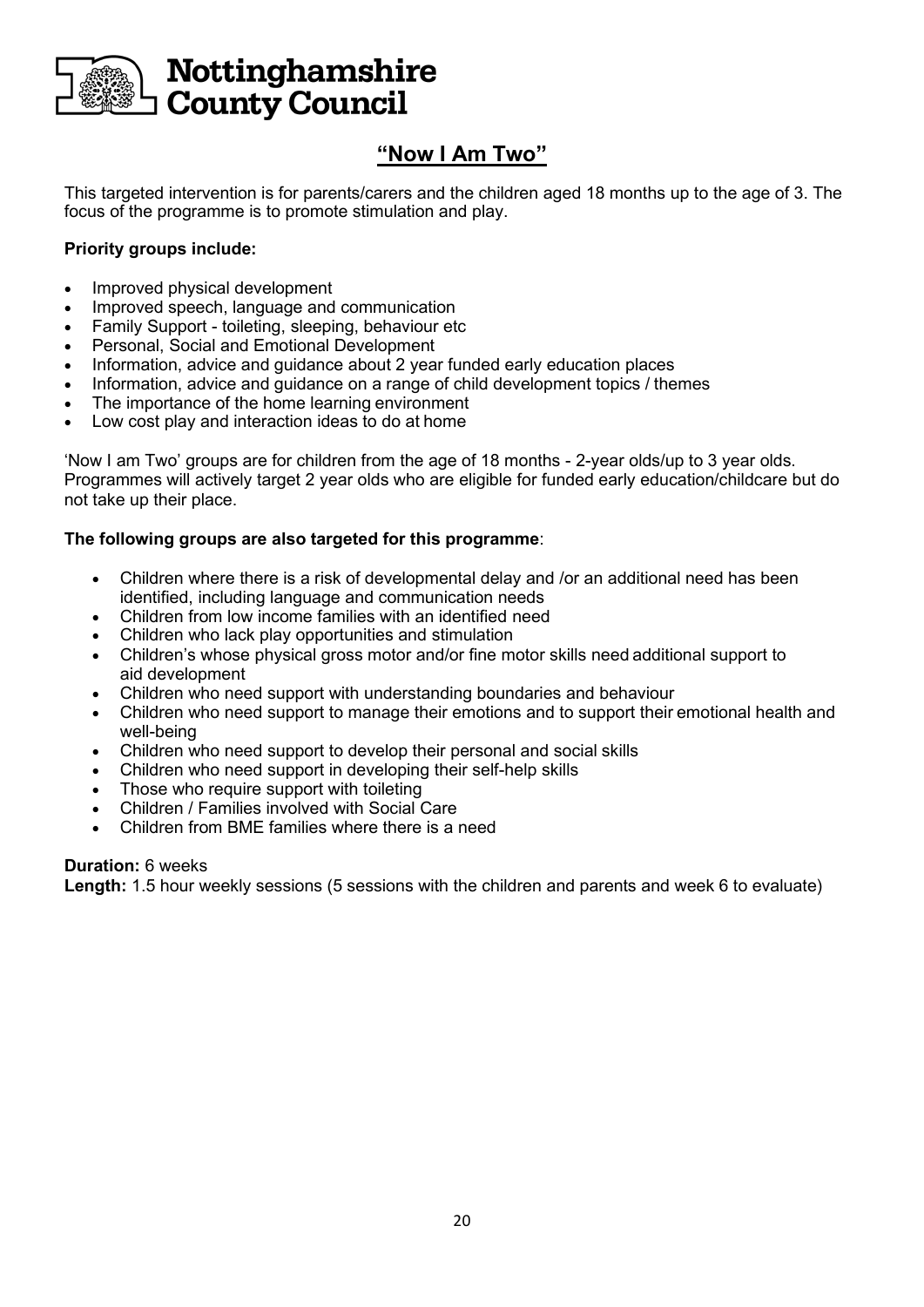

### **Toileting Workshop**

To support parents with their potty-training/toileting journey. The workshop is based on the principles and advice provided by ERIC (The Children's Bowel and Bladder Charity).

#### **Priority groups include:**

Children 18 month to 3 years (recognising that it is more about the readiness for toilet training than it is about the age of the infant).

**Duration**: One off workshop

**Length**: One hour

#### **Key themes covered:**

- Thinking about getting ready to toilet train
- Choosing the right time for your child
- Off We Go the building blocks to beginning and establishing a routine
- Tuning into your child's communication and understanding their cues
- Introduction of pants
- Praising and positive reinforcement
- What to do if it doesn't go a planned
- Becoming dry at night time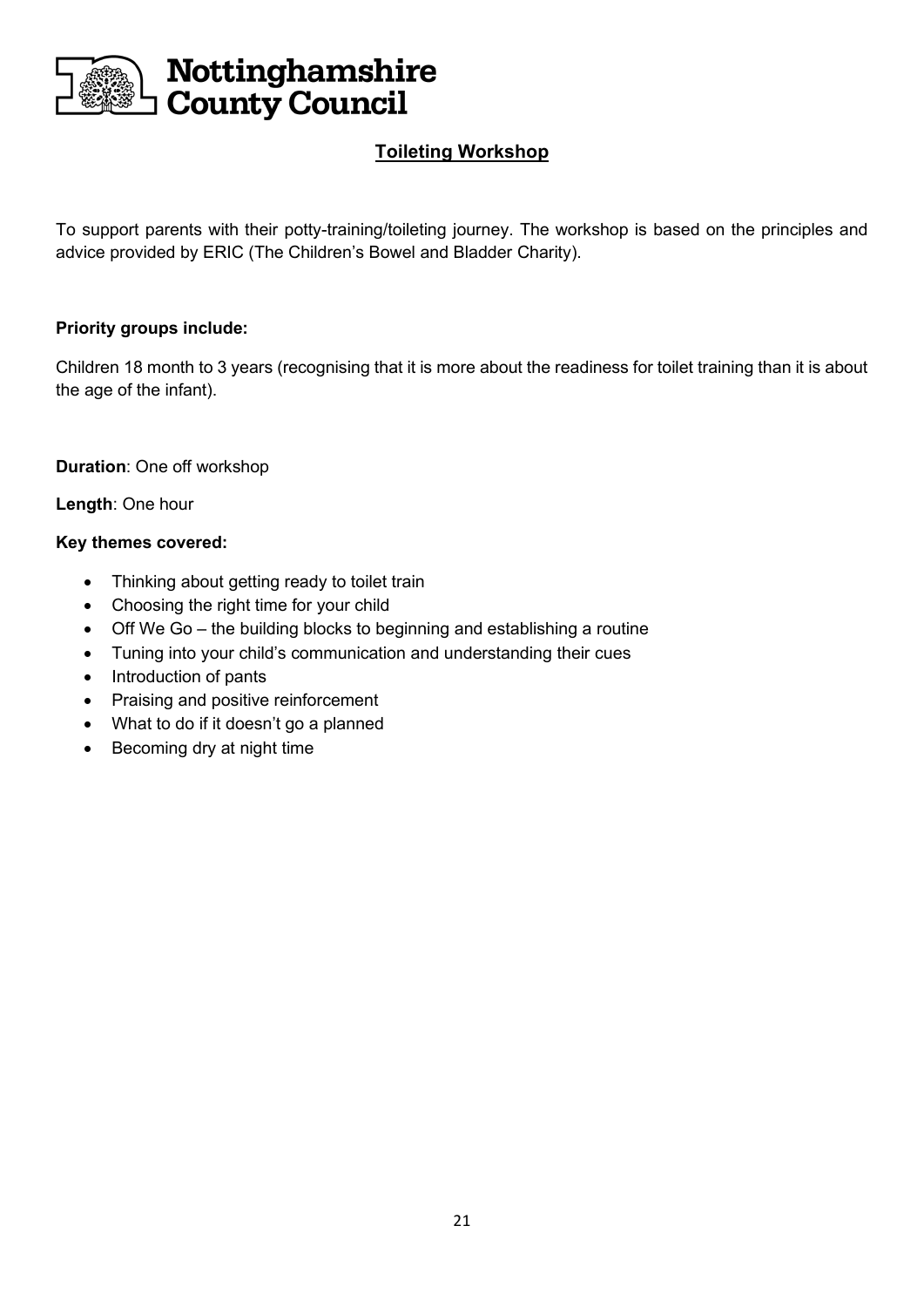

### **C. Work Readiness**

#### **Volunteering**

The Children's Centre Service works to support parents to be ready for work by providing training and opportunities for parents as volunteers.

### **Volunteer Training - Core Training**

Volunteer training is available to all parents and other groups who can then choose to specialise in a particular activity which required additional training.

#### **Priority groups include:**

- Low income / workless families with young children
- Parents with children aged under 5 who are looking at getting into employment or careers in early years, health and social care.
- Grandparents with less caring responsibilities
- Students aged 17 19 interested in progressing career working with children.
- Young People who are Not in Education Training or Education (NEET)
- Care Leavers

#### **Core Volunteer Modules include**:

- Welcome Week: Crèche induction/Intro to volunteering
- Week 1: E&D/ H&S
- Week 2: Think Family
- Week 3: Communication skills and group facilitation
- Week 4: Early Years Foundation Stage
- Week 5: Children's Centre Core offer & Signposting to targeted interventions

Following completion of course each volunteer will be assigned a mentor who will have undertaken mentoring courses.

**Duration**: 5 x 2-hour sessions per week plus 1 x welcome week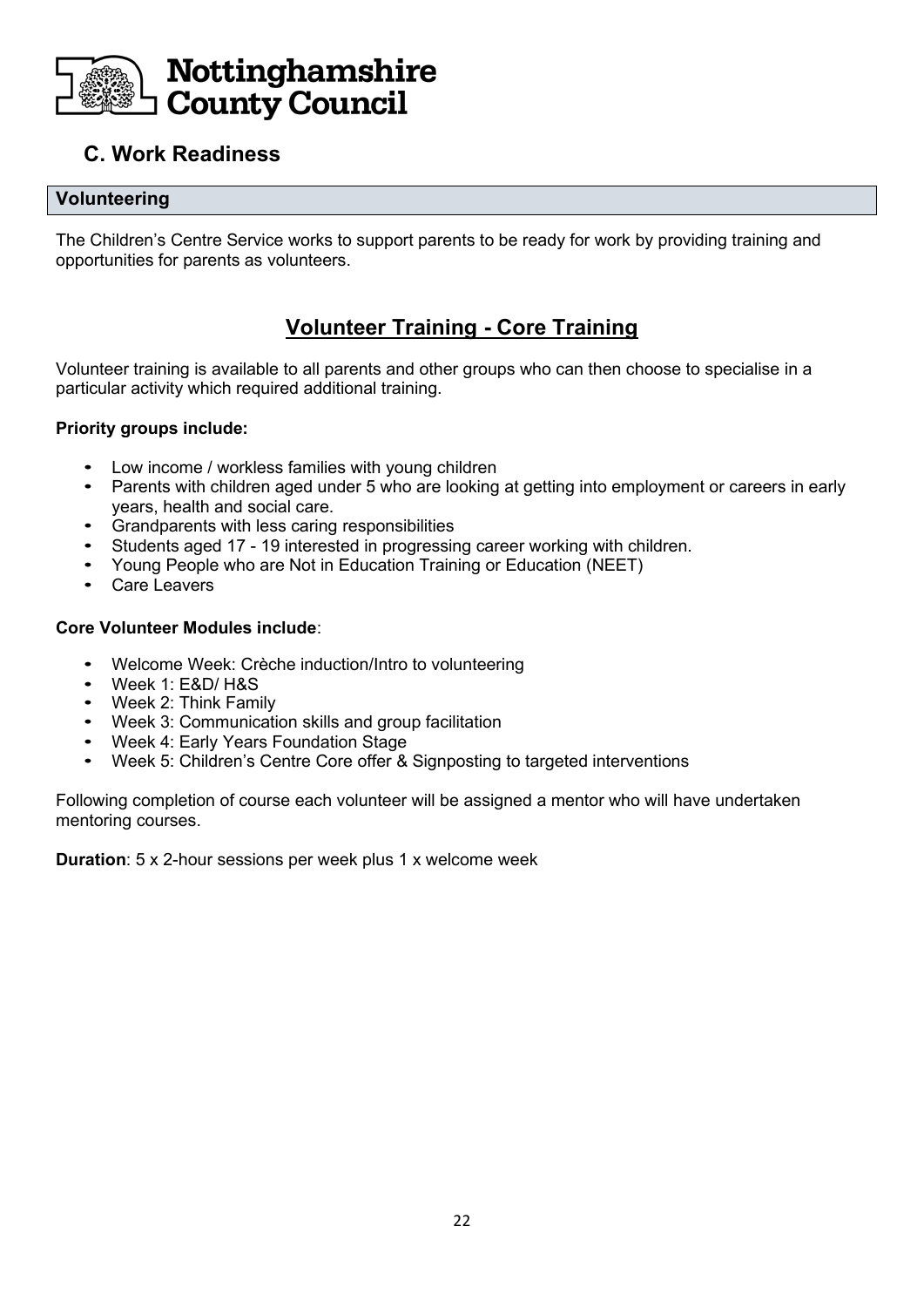

### **Volunteer Training – Breastfeeding Peer Support**

Peer support is provided through trained parent volunteers who facilitate BABES breastfeeding groups.

Parent volunteers receive the core volunteering training and additional training which includes:

- Welcome week/Introduction week
- Week 1: Breastfeeding support in Notts
- Week 2: Antenatal conversations:
- Week 3: Management of breastfeeding
- Week 4: Practical skills
- Week 5: Barriers to breastfeeding, UNICEF Baby Friendly Initiative (BFI) and workbook support
- Week 6: Communication skills
- Week 7: Effective group work skills
- Week 8: Breastfeeding in public
- Week 9: Practical Assessments:

Following completion of course each volunteer will be assigned a mentor.

**Duration**: 9 x 2-hour sessions per week + Welcome week/crèche induction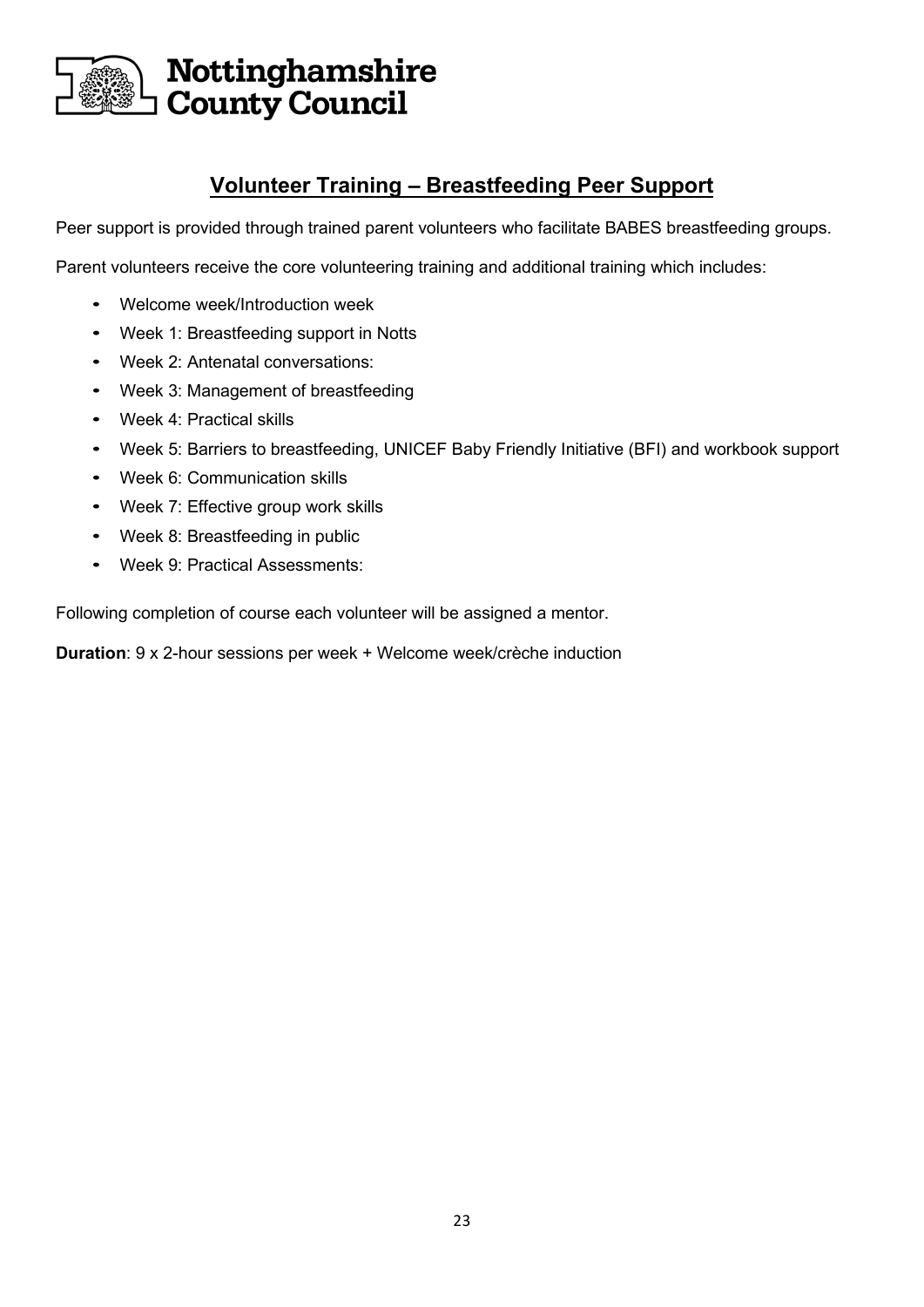

#### **Preparing for Work and Adult Education Courses**

# **Opening Doors with Confidence**

Opening Doors with Confidence is a 6-week course to help increase parent's confidence using a range of tools and activities to help learners identify their own reasons for their lack of confidence, increase their self-awareness and provide them with the strategies necessary to make a positive change in behaviour. This will have a positive impact on the whole family whilst improving a better outcome for the child.

#### **The course includes the following topics:**

- Week 1 Introduction & where are we now?
- Week 2 How is Confidence influenced by previous experiences
- Week  $3 -$  How we put others needs above our own
- Week 4 Thoughts, feelings and behaviours
- Week 5 How past criticism influences thoughts
- Week  $6 -$  Setting achievable goals

#### **The course is targeted to:**

- Low income/workless households
- Parents with low mood/anxiety particularly those who may not have accessed the Children's Centre Service before
- Parents who need to start looking for work as part of Universal Credit
- Parents with low self-esteem and lack confidence in themselves / their abilities
- Parents accessing PHEW groups
- Parents being discharged from Footsteps Perinatal support.
- Lone parents
- Parents who need to start looking for work as part of Universal Credit
- Parents receiving family support, particularly those who meet the criteria for Troubled Families and are out of work / in receipt of benefits

**Duration**: 6 weekly sessions x 2-hour sessions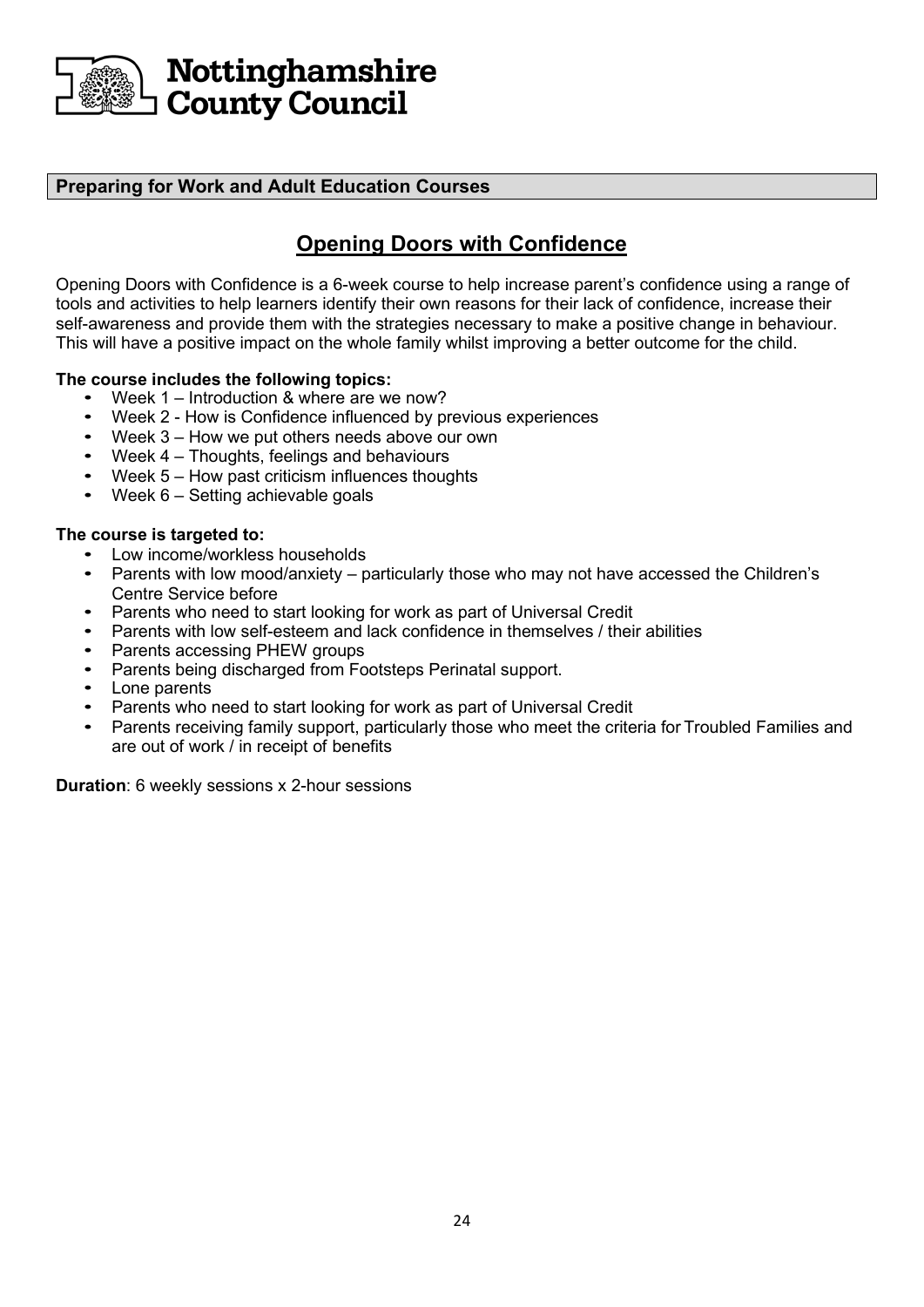

### **Opening Doors to Employment**

This is a 6-week programme designed to support parents in returning to work.

The programme is led by Community Development Workers and includes:

- Week 1 Welcome, Active Listening Skills, Relaxation Techniques.
- Week 2 Skills as Parents, Where do you want to be? Positive and Negative Cycle
- Week 3 Change the thought -Change the Feeling, Action Planning, Accessing Further Education, Training.
- Week 4 Writing CV's, Completing Application Forms.
- Week 5 Interview Skills Practice and Practical.<br>• Week 6 STAR Competencies, Evaluation and Gu
- Week 6 STAR Competencies, Evaluation and Graduation.

#### **Key elements include:**

- Online Job search
- STAR approach & Competencies in job Interviews
- Work search in the Digital age, Linked In, Facebook, Agencies, Privacy settings

**Duration**: 6 weekly sessions x 1.5 - hour sessions

**NB**: this programme may not be delivered in all areas.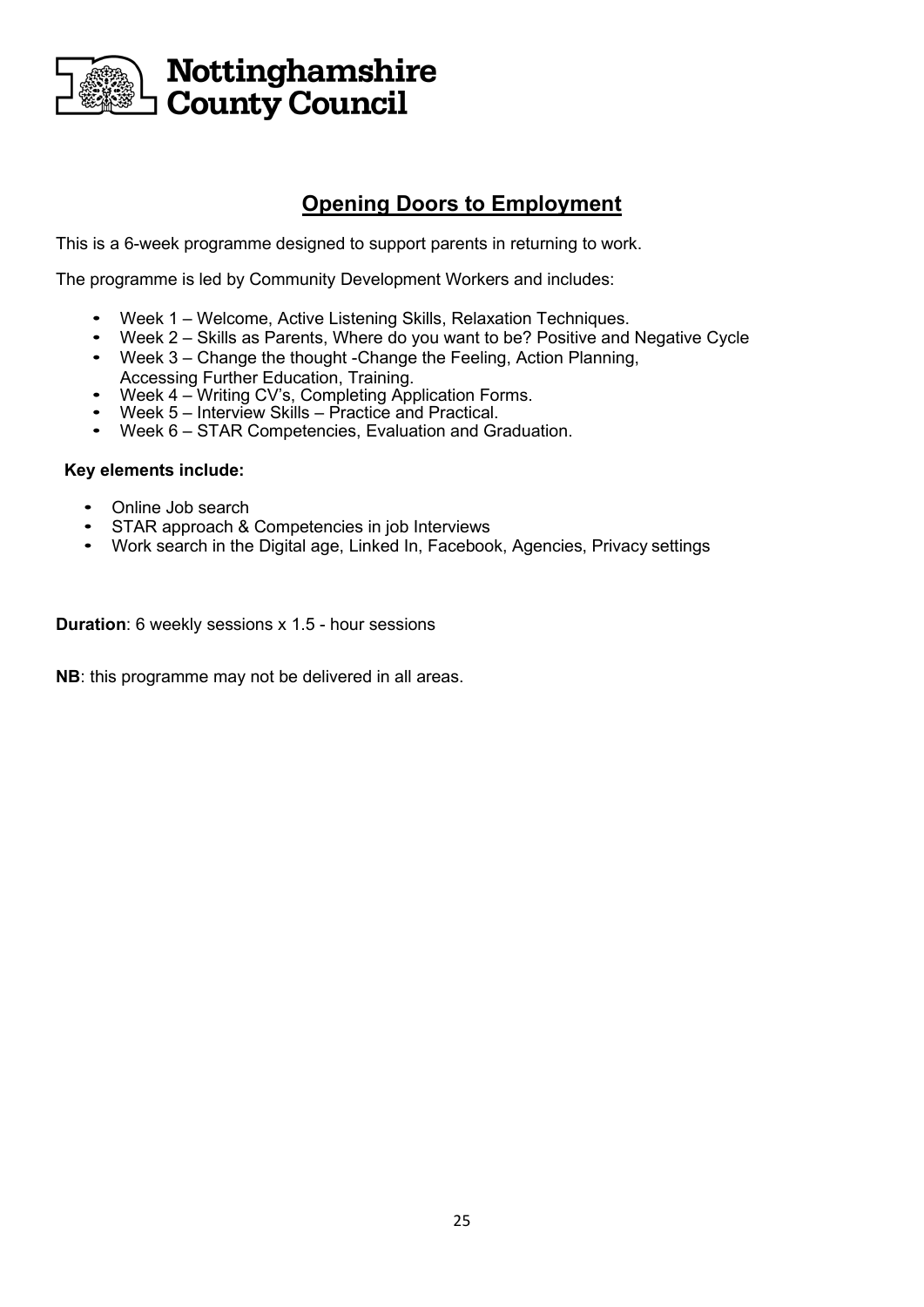

# **D. Improving Health and Wellbeing of Children and Families**

#### **Peer Support**

### **Antenatal Babes – antenatal breastfeeding information sessions**

Early access to support services, Antenatal Babes supports families to understand their changing relationships, provide information on breastfeeding and feeding choices, increases knowledge on safe sleeping and preparation for becoming a parent.

**The course is targeted to:** Parents to be from 28 weeks gestation

#### **Key elements include:**

- 1. Norms of new-born behaviour.
- 2. The importance of keeping baby close. Feeding cues.
- 3. How breastfeeding works. Positioning and attachment. The importance of skin-to-skin contact.
- 4. Benefits of breastfeeding. Hand expression. Milk storage.
- 5. Caring for baby at night. Safe sleeping. Responsive (pace) feeding.

#### **Delivery:** Virtual

N.B. If access to I.T is a barrier, then individual needs will be considered

### **BABES Breastfeeding Peer Support Groups**

BABES is a weekly group to support and maintain effective feeding including:

- Relevant themes and topics identified through consultation with service users.
- Communicating and connecting with babies.
- Responding to baby's needs and responsive feeding.
- Practical, social and emotional support.

As these groups are led by trained parent volunteers, they are open to all breastfeeding parents.

**Duration**: A weekly session for a minimum of 1 hour and maximum of 2 hours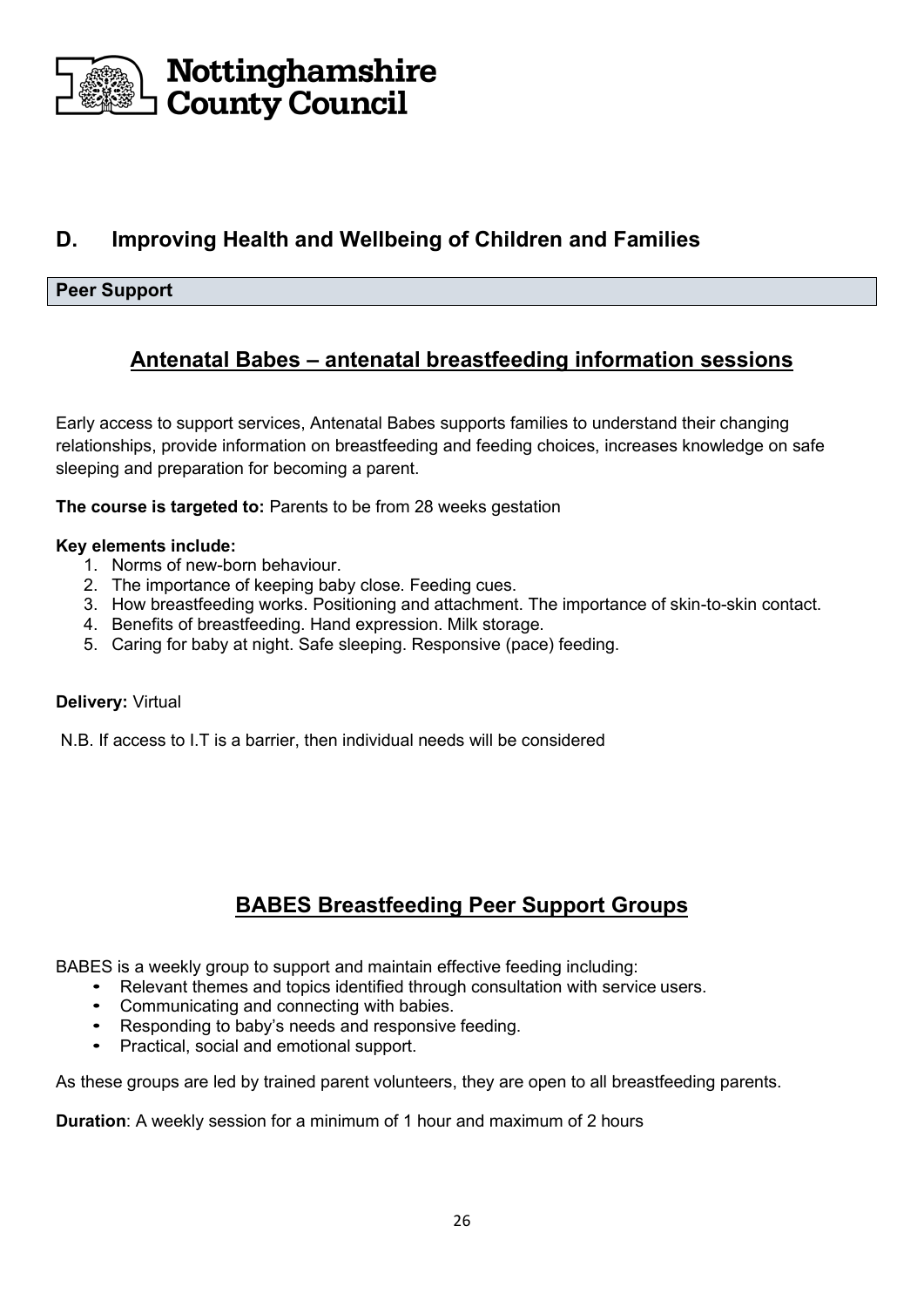

### **Parent Health & Emotional Wellbeing Group (PHEW)**

Time limited support group for parents to be and parents who have a child aged 0-5 where a parent is experiencing mild to moderate mental health difficulties. The group offers a safe environment to talk and gain support.

#### **Target group**:

• Parents experiencing low mood, anxiety, finding being a parent difficult, struggling to cope, social isolation and/or loneliness.

#### **Aims:**

- To help parents currently receiving or seeking support around their emotional wellbeing
- Reducing social isolation, building confidence, and encouraging support networks
- Help parent build their resilience and provide strategies for coping mechanisms
- Support for families to access community resources
- Exit plans: support to reintegrate into Universal Service or to access specialist services if needed

**Duration**: Weekly or fortnightly sessions, dependant on local need for 6 weeks

**Length of session:** 1 ½ - 2 hours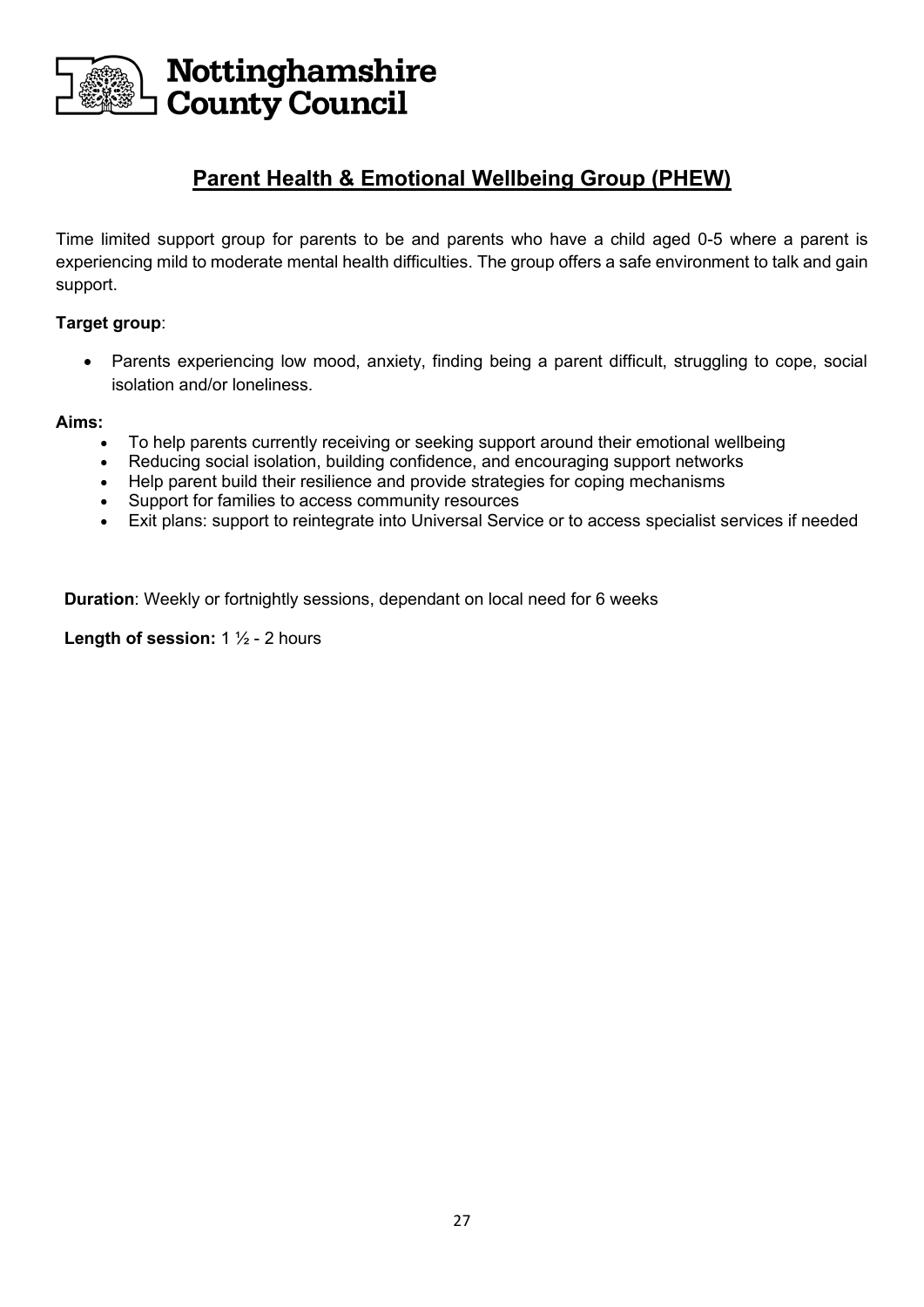

### **Opening Doors with Confidence**

Opening Doors with Confidence is a 6-week course to help increase parent's confidence using a range of tools and activities to help learners identify their own reasons for their lack of confidence, increase their self-awareness and provide them with the strategies necessary to make a positive change in behaviour. This will have a positive impact on the whole family whilst improving a better outcome for the child. (for full details please see page 24)

**Duration**: 6 weekly sessions x 2-hour sessions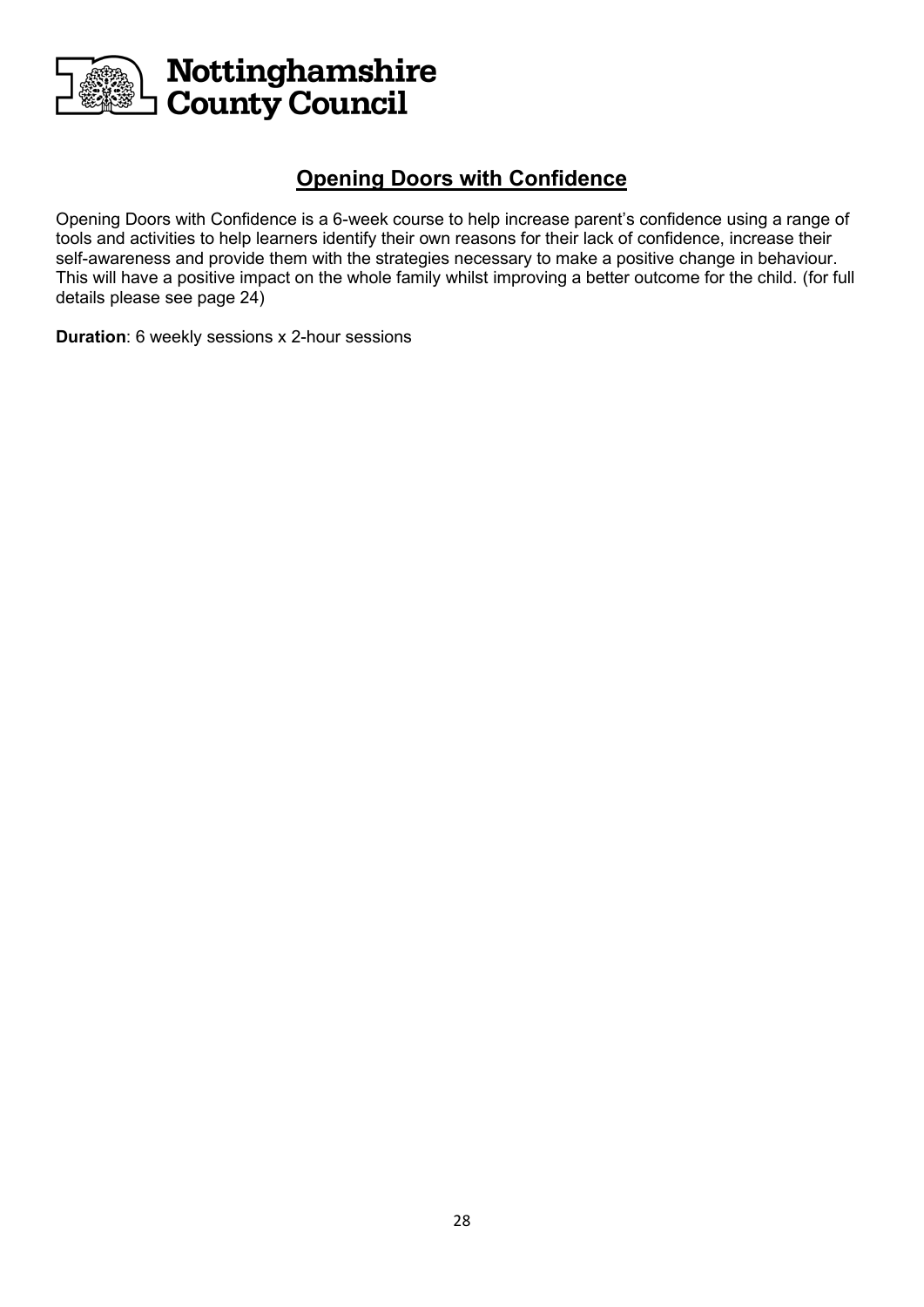

# **New Parent's Group**

The New Parent's Group focuses on building a positive relationship between parents/carers and their new baby.

#### **It is designed to**:

- To promote positive interactions between parent and child. Improving bonding and attachment
- Increase knowledge or early child development of their baby
- Promote play, stimulation and interaction of the parent and infant
- Promote safe sleep practice
- Identify the issues and concerns of the parent and provide support around this (directly or by referral on where appropriate)
- Provide new parents with an opportunity to meet others, to reduce isolation and build support networks

#### **Key priority groups include:**

Parents with a baby from 0-6months of age.

**Duration**: 6 weeks

**Length of session**: 1.5 hour per week

#### **The programme includes:**

- What to expect Adjusting to parenthood
- Play and development 0-6 months
- Getting to know your baby
- Promoting bonding and attachment
- Safe sleep and caring for baby
- Early communication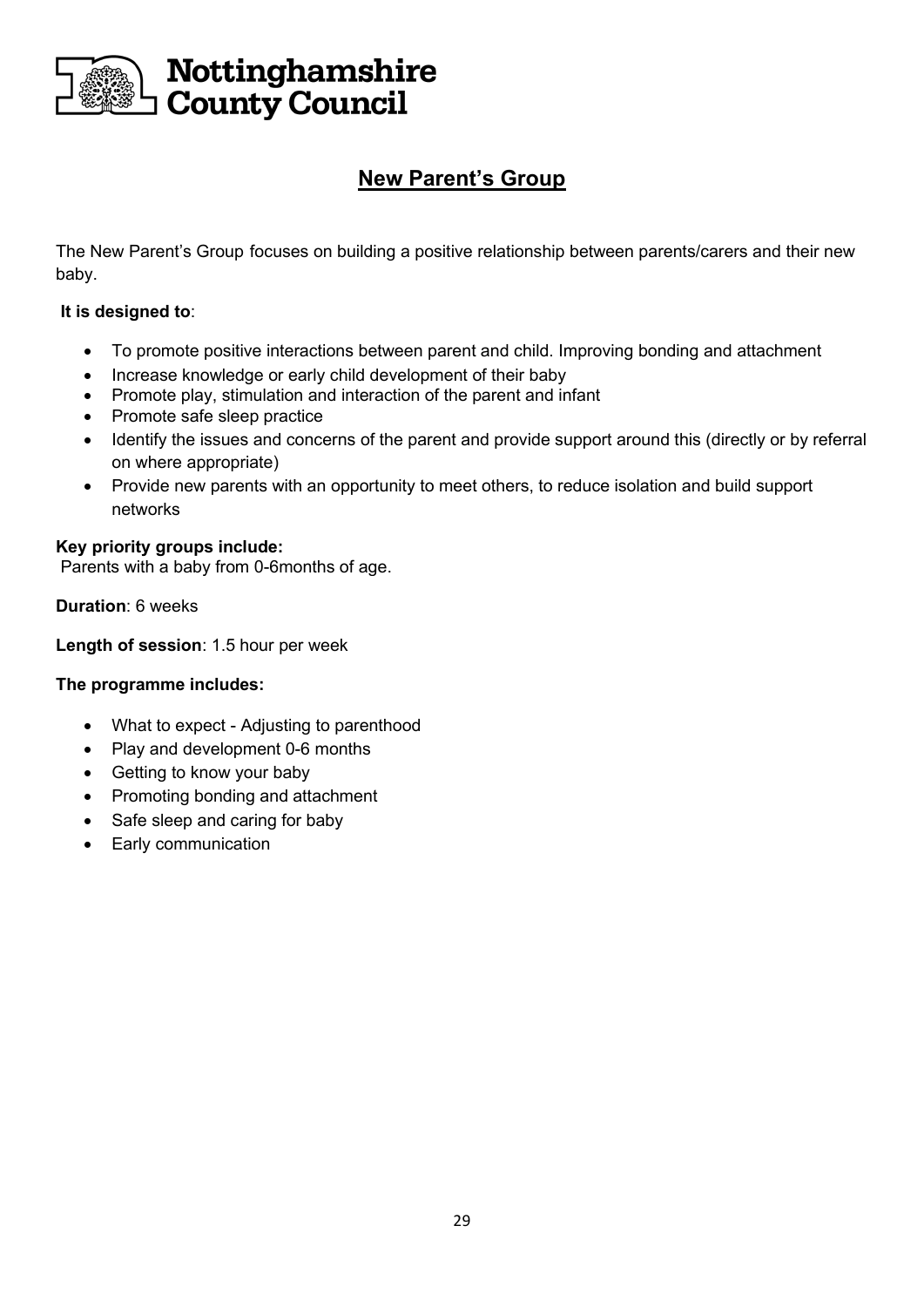

# **Weaning Groups**

These groups target parents/carers of babies age between 2 and 6 months old who are CC priority groups.

Weaning Groups are focus on social networks and learning with a programme which focuses on;

- Signs that your baby is ready to start weaning
- What time of the day is best to offer first solid foods
- How much should I feed my baby
- When to introduce cow's milk
- When to introduce a cup
- Baby- led weaning
- New recipe ideas
- Comparison of shop bought versus homemade food, including looking at nutritional values
- The Eatwell guide
- Portion sizes

**Duration**: 4 x 1-hour weekly sessions (3 sessions cover weaning + additional session Save a Baby's Life, currently provided by, Royal Life Saving Society UK.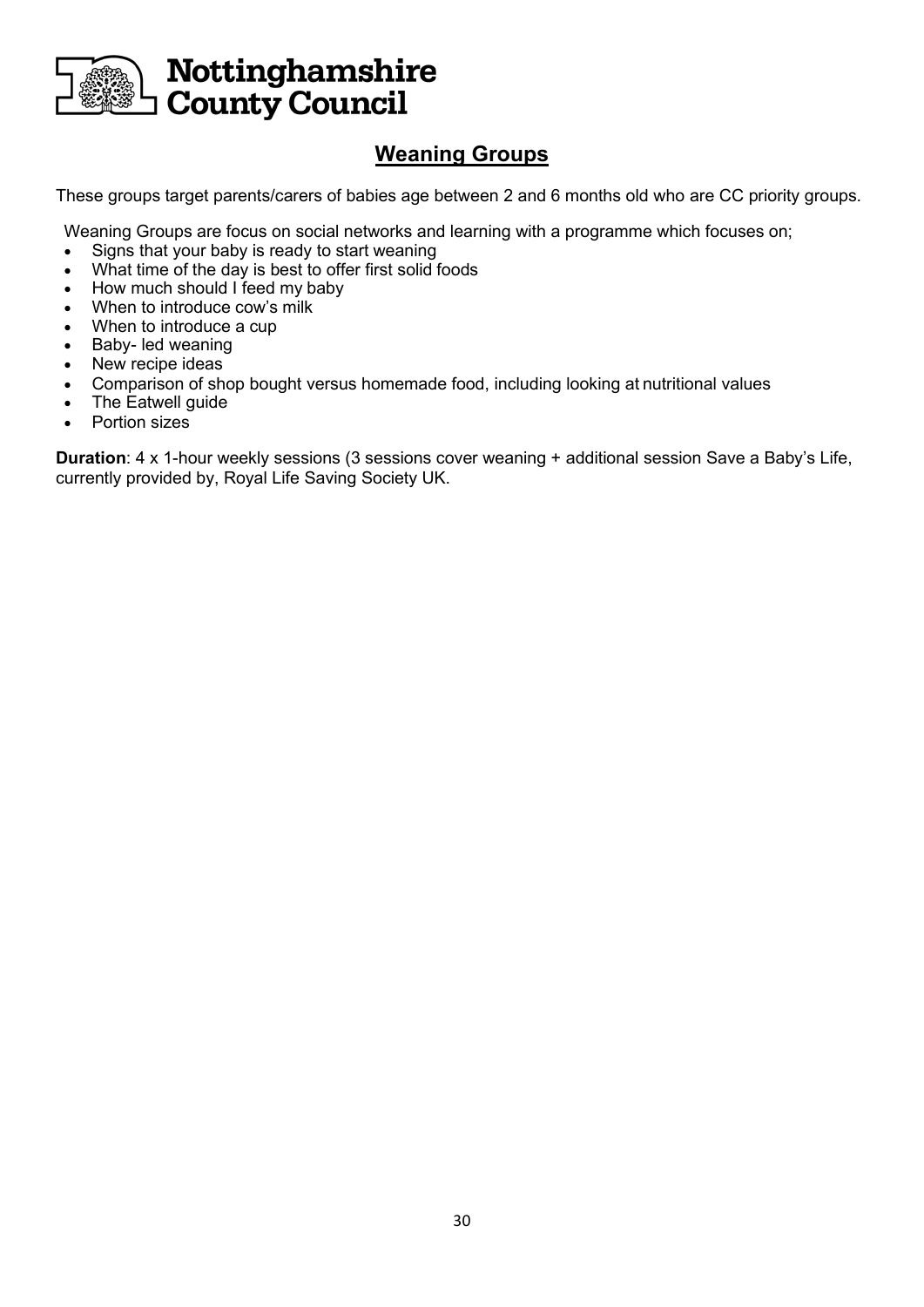

# **Dealing with a Feeling**

Dealing with a Feeling would benefit any child with an identified emotional health and well-being need.

Children with an adverse childhood experience (ACE's) would benefit from this intervention. It can provide support to children who have experienced bereavement, witnessed domestic abuse, children with low selfesteem and low self-confidence and anger management however, this list is not exhaustive and can be made bespoke to support individual children's needs.

The intervention is aimed at children aged  $2 - 5$  years of age

#### **Priority groups include:**

- Low income families with identified needs
- Families identified as having mild/moderate mental health issues
- Children of teenage parents / teenage parents: non FNP
- CPP, CIN and LAC Locality Specific Target Group where appropriate
- Children with English as an additional language

#### **Key elements of the programme include:**

- Recognise, acknowledge, and understand the difference between a range feelings, emotions, and behaviours
- Turn-taking and social skills development
- Develop own techniques to help regulate a range of feelings, emotions, and behaviours
- Building a child's resilience
- For boys to learn and understand that it is ok to talk about their feelings from an early age
- Develop their self-awareness and identity
- Supports children to communicate to significant others how they are feeling
- Develop their own strategies to help with self-regulation and relaxation
- Increased self- confidence and self-esteem
- Encourage the child to show some understanding and empathy towards others
- To have fun in a safe, non-threatening environment where no child fails at Dealing with a Feeling sessions

**Duration**: 6 sessions to be offered either weekly or fortnightly **Length of session**: 1 ½ - 2 hours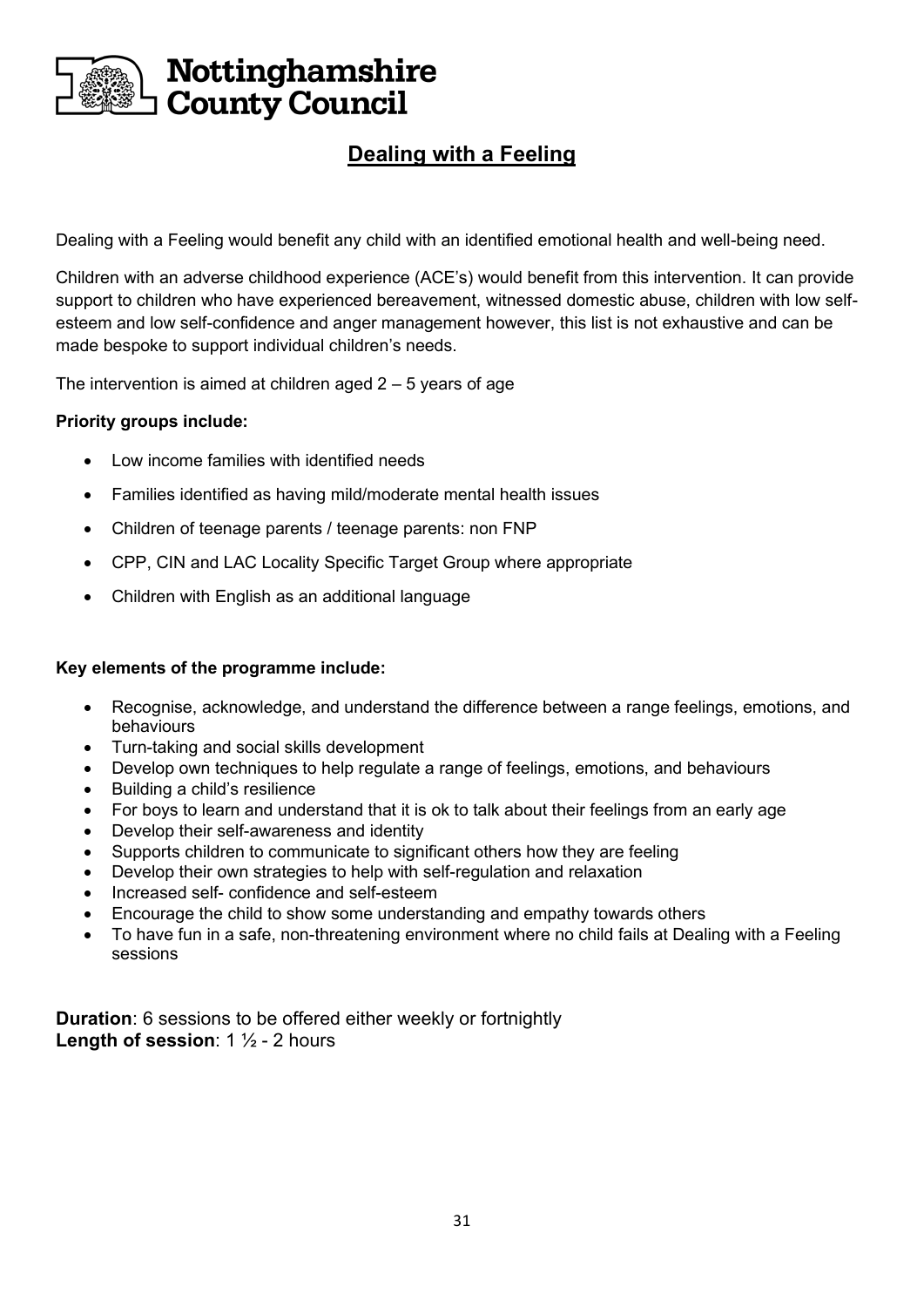

# **Family Food & Fun**

To increase learners understanding around the importance of leading a healthier lifestyle and to educate families different ways in which this can be achieved.

#### **Priority Groups:**

- Children from low income families with an identified need
- Children at risk of malnutrition / obesity e.g., through Healthy Family Teams where BMI concerns are identified
- Children with poor eating habits
- Parents who require support / advice with healthy lifestyles
- Families who would benefit from support with budgeting skills/debt management

#### **Duration:** 6 weeks

**Length of session**: 2 hours per week (12-week guided hours)

#### **The Programme focusses on:**

- Learning with a small healthy meal being prepared each week
- Eatwell guidance and portion sizes
- Sugar, salt & fat content in foods
- Cooking food safely (potential to complete food hygiene course)
- Shopping for value & food labelling
- Meal planning & budgeting
- Cooking a meal together and celebrate